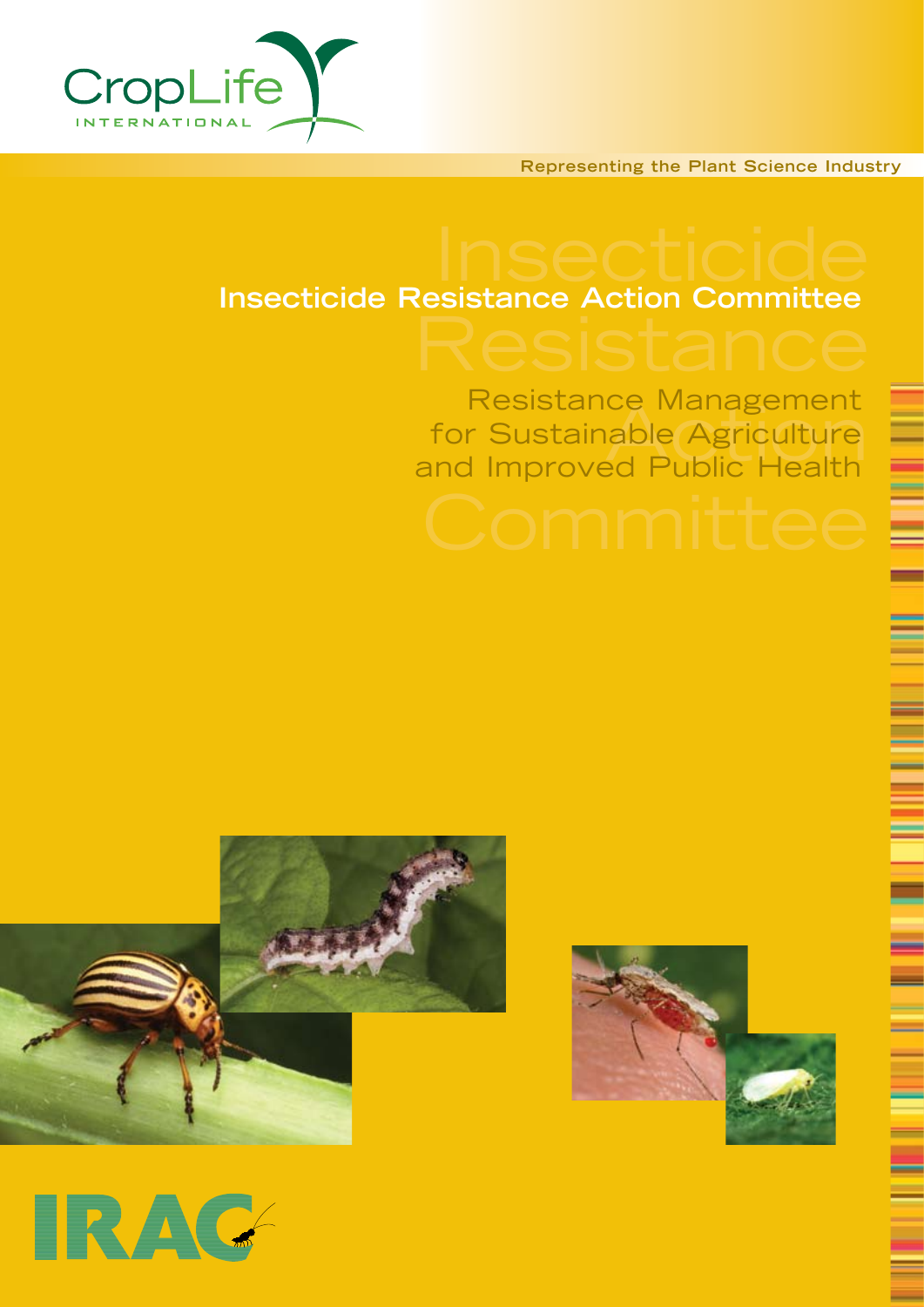--**STATISTICS** ═ <u> 2001 - Andrea San Andrew Maria (h. 1888).</u>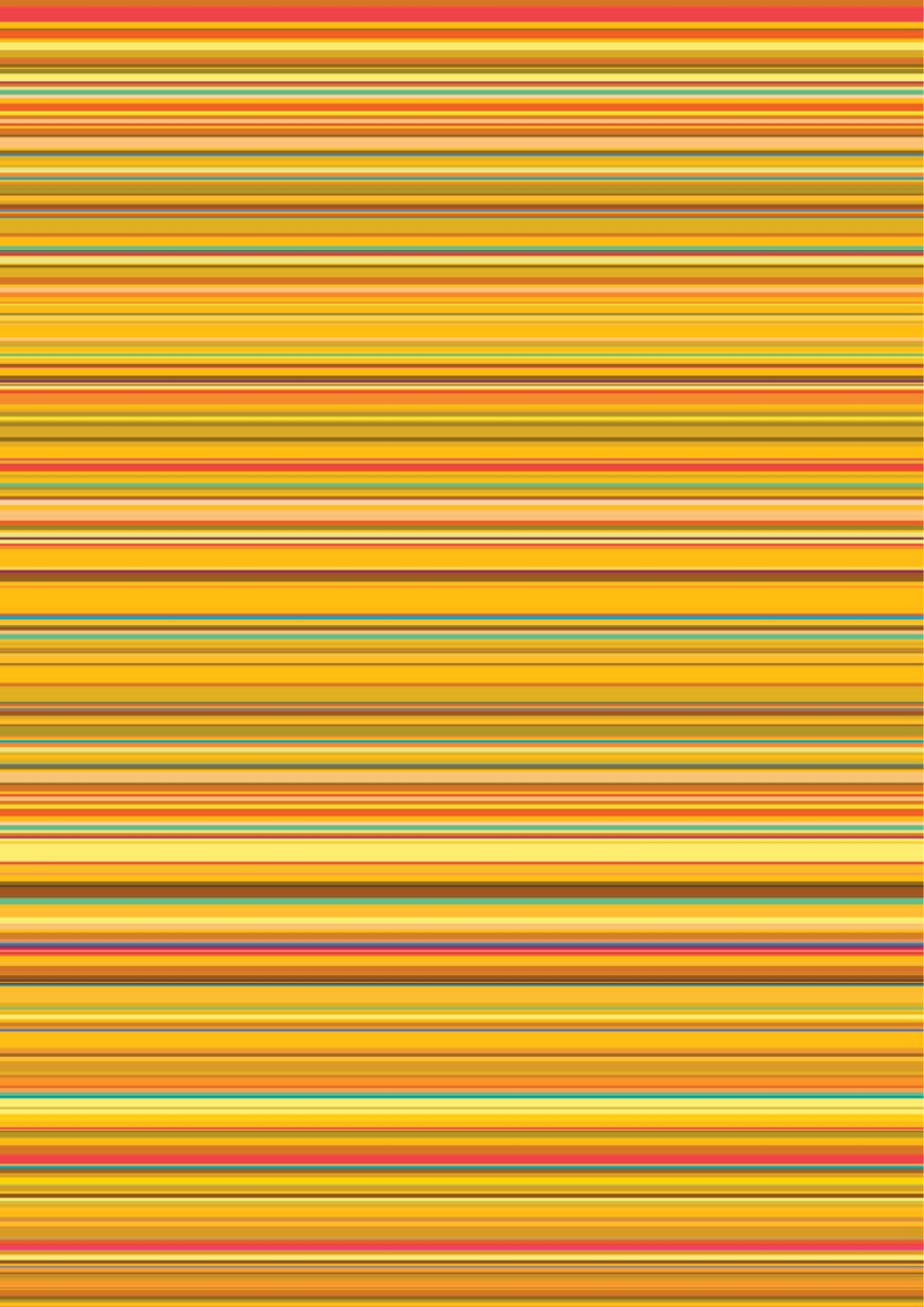## **Insecticide Resistance Action Committee**

Resistance Management for Sustainable Agriculture and Improved Public Health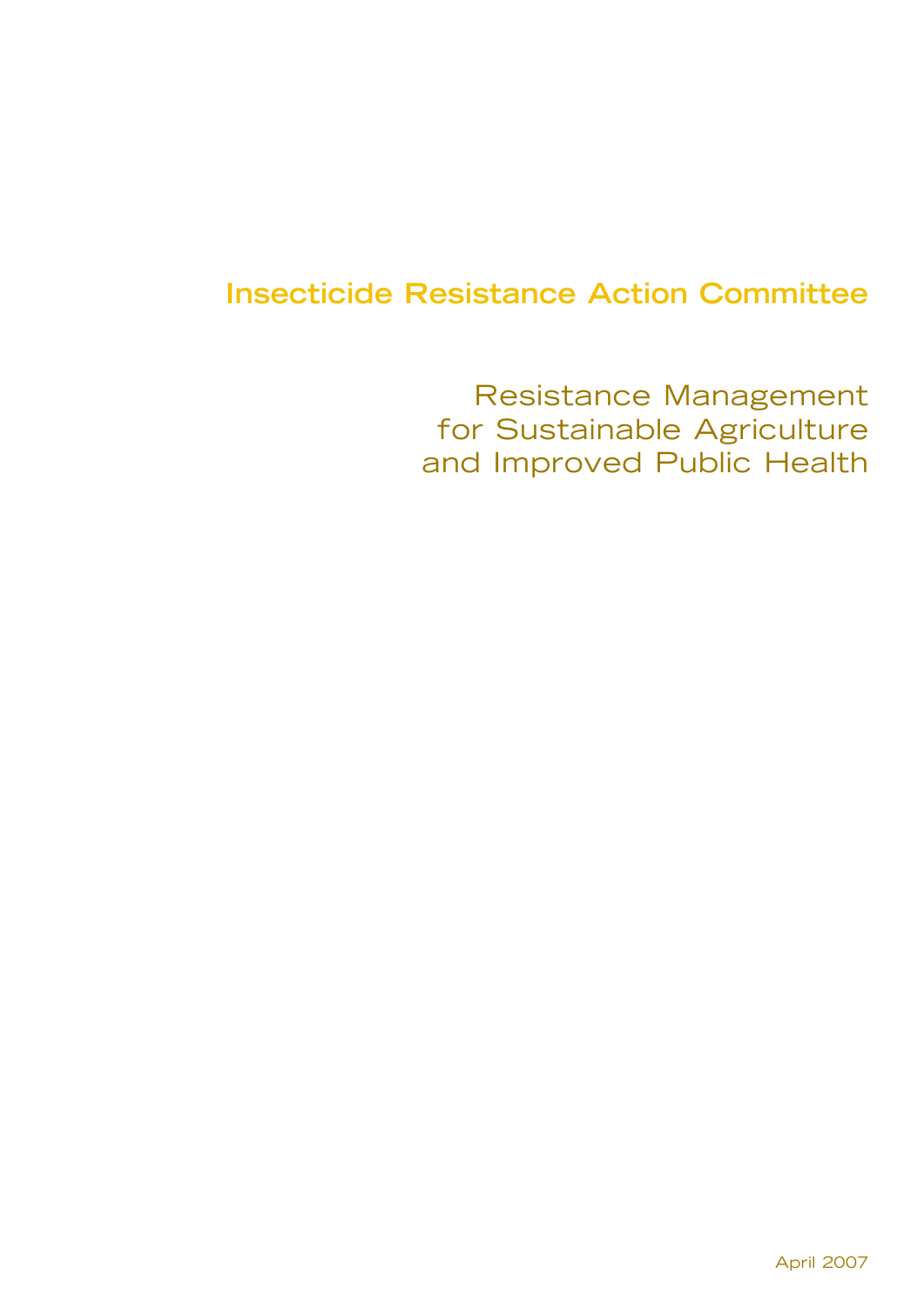### **Contents Contents**

#### Foreword

| Insecticide mode of action $\ldots \ldots \ldots \ldots \ldots \ldots \ldots \ldots \ldots \ldots \ldots$ |
|-----------------------------------------------------------------------------------------------------------|
|                                                                                                           |
| An integrated approach to prevent the evolution of resistance. 15                                         |
| 5. Resistance management of transgenic insect-protected crops 18                                          |
|                                                                                                           |
|                                                                                                           |
|                                                                                                           |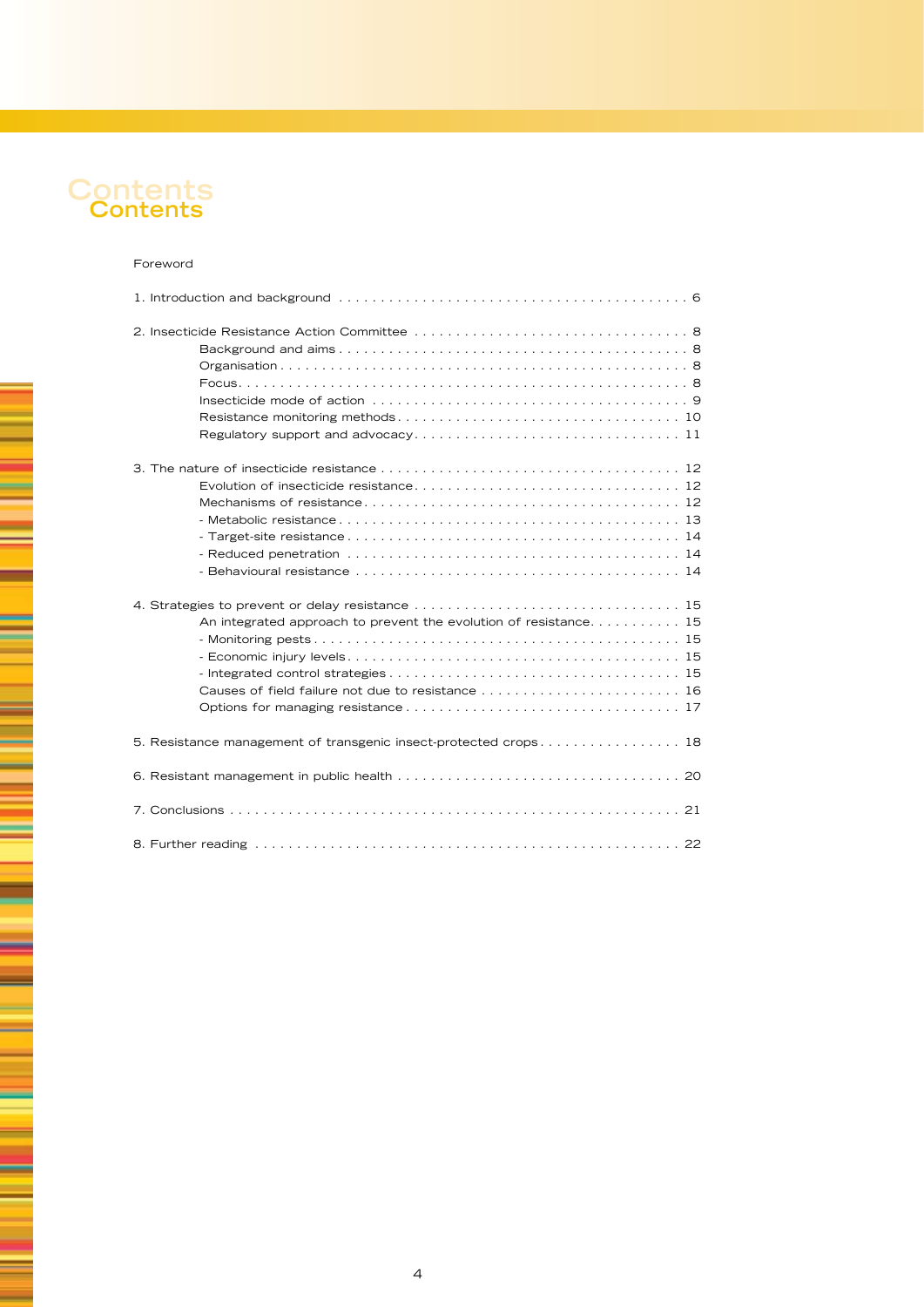### **Foreword Foreword**

Effective insecticide resistance management (IRM) in conjunction with integrated pest management (IPM) is vital to global crop protection, sustainable agriculture and improved public health, and it is an essential element of responsible product stewardship. The industry's understanding of insecticide resistance and its application of this knowledge to maintain the efficacy of its products is a huge success story that is not realised by the general public and often not even fully appreciated within the plant protection industry itself.

The Insecticide Resistance Action Committee (IRAC) was formed in 1984 and works as a specialist technical group of the industry association CropLife International to provide a coordinated crop protection industry response to prevent or delay the development of resistance in insect and mite pests. There are now IRAC country group committees in many parts of the world researching and responding to local resistance issues as well as the parent IRAC International group that provides a coordinating and supporting role at the global level (see also www.irac-online.org).

Developing new insecticides is becoming increasingly difficult and more costly, so it is vital to protect those effective products in the marketplace from the development of resistance. Moreover, with fewer new insecticides being discovered and regulatory pressures reducing the number of older commercial chemistries available, the 'toolbox' of usable insecticides is being reduced, making effective IRM more important than ever.

IRAC and CropLife International have together produced this publication to emphasize the importance of IRM for sustainable agriculture and improved public health and to highlight examples of success stories from around the world.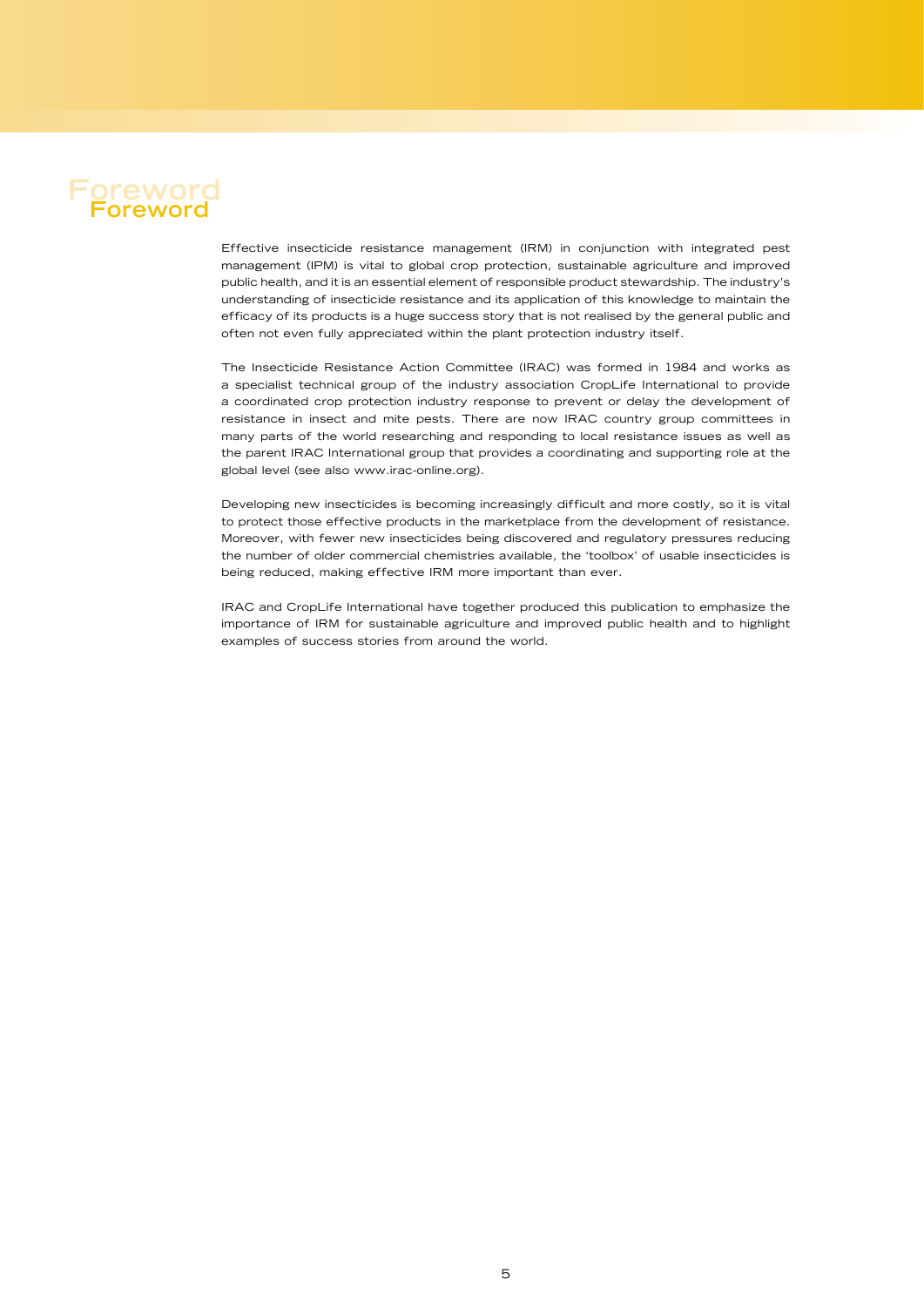# **1. Introduction and background 1. Introduction and background**

Effective management of pest insect populations in most of the world's agriculture, horticulture, public health and animal health is dependent on a variety of inputs including a ready supply of safe, highly efficacious insecticides. With their abundant numbers and short life-cycles, populations of pest insects can readily develop resistance to the insecticides used against them with the result that once-effective insecticides are no longer able to control the pests for which they were intended. Accordingly, resistance may be defined as: 'a heritable change in the sensitivity of a pest population that is reflected in the repeated failure of a product to achieve the expected level of control when used according to the label recommendation for that pest species'. The plant protection industry views resistance as an extremely serious threat and an issue that needs a proactive approach. This is also reflected by the fact that European regulatory authorities request data on resistance based on EPPO (European and Mediterranean Plant Protection Organization) guideline PP 1/213(2) "Resistance Risk Assessment" when a new pesticide is registered while regulatory authorities around the world require resistance management practices be followed for crops with insect protection through biotechnology (see also below Regulatory Support and Advocacy). For both new and established insecticidal products, effective IRM is essential.

Insects and mites compete with humans and other animals for food, fibre and forage. Entomologists calculate that crop damage caused by insects has doubled in the last 50 years, in part due to intensified farming efforts to feed a growing world population (Figure 1). The plant protection industry has tried to curtail this destruction with new and novel chemical and biotechnology solutions. As a result, more than 200 different insecticides make up the active ingredients in some 40,000 commercial chemical products today, all targeted at reducing insect damage. However, despite the 'armoury' of products available, more than 500 arthropod pests worldwide have developed resistance to insecticides.

Rice crops are readily attacked by a broad range of insect pests, many of which are resistant to the insecticides used to control them. Most recently, the Rice brown planthopper, Nilaparvata lugens, has developed resistance to the neonicotinoid insecticides across much of SE Asia. IRAC member companies are working with growers and government agencies to find solutions to this problem.

Resistance to pesticides in insect and mite pests is thus one of the most economically damaging situations growers and pest control professionals face, and no commodity, farmer or region of the world is exempt. The plant protection industry is aware of the consequences of the development of resistance and is proactively taking the lead in tackling the problem, and IRAC is the leader in this effort. It is actively developing strategies to prevent or minimise the chances of the development of resistance to

valuable new insecticide classes. Resistance management tactics that reduce these risks are especially important for any new product that is commercialised by the industry. IRM approaches are also important for the long-term maintenance of efficacy of all chemical and biotechnology crop protection technologies available to farmers and pest control operators. As well as protecting new products from resistance, the industry is working to reduce the severity and incidence of resistance to established classes of insecticides that may have been used by farmers and pest control operators for 30 years or more.

Resistance has been documented in many major pests and in many countries of the world. From tobacco budworms (Heliothis virescens) in Louisiana cotton, to aphids (Myzus persicae) in Europe, and malaria-carrying mosquitoes in disease endemic countries, the devastating effects of insecticide resistance have caused major losses of crops, income and even lives. Resistance to insecticides has now arisen in various species of whiteflies, including the tobacco whitefly (Bemisia tabaci) and even more recently control of the rice brown planthopper (N. lugens) in India and South-east Asia has become increasingly difficult due to the development of resistance to the most effective products. In all cases, this has resulted in a serious economic impact on crop yields.

![](_page_5_Picture_7.jpeg)

Source: Syngenta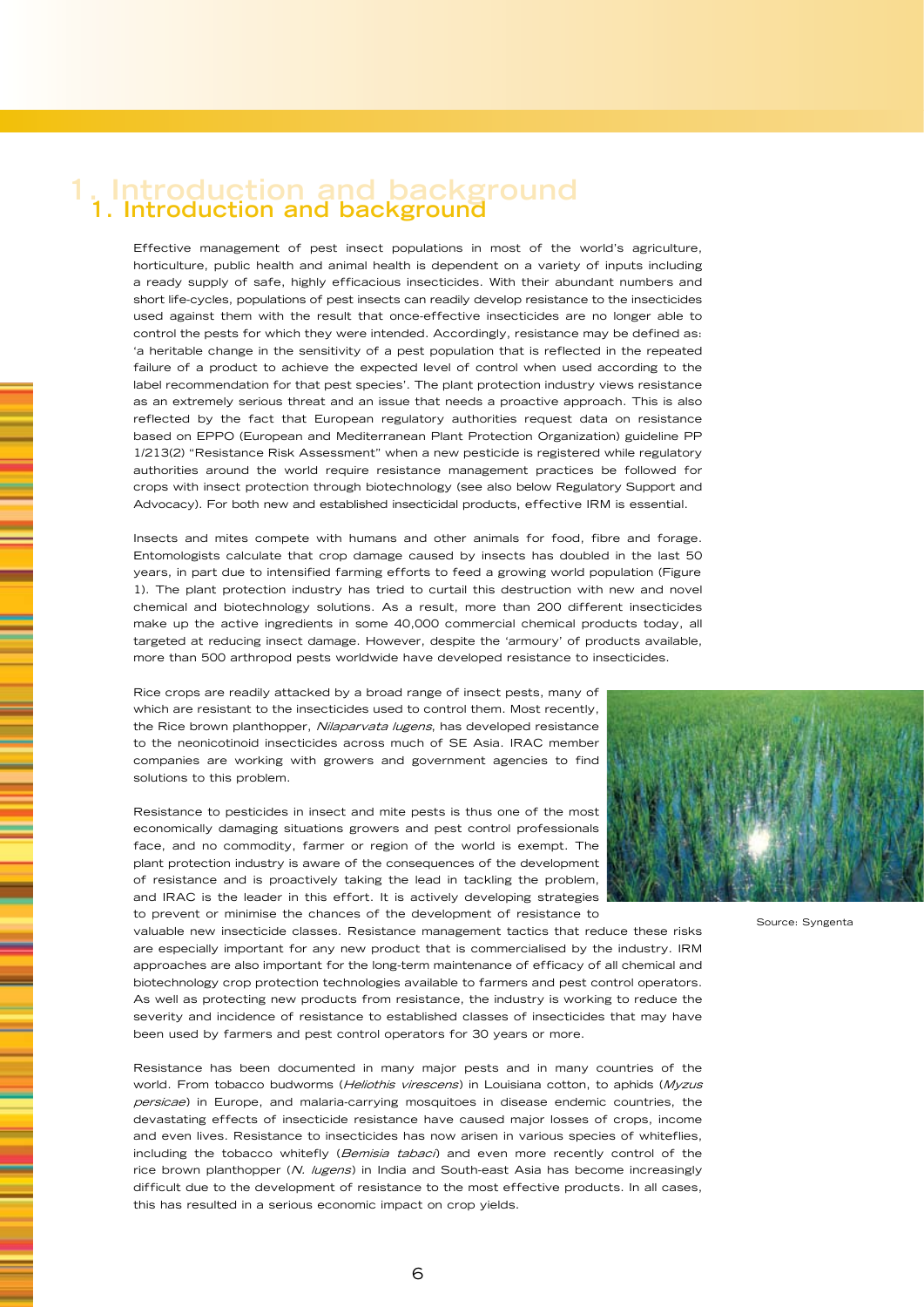The impact of such losses extends beyond the boundaries of one farmer's fields. Sometimes it directly impacts consumers a continent away. In China, for example, cotton yields fell by one third between 1991 and 1993, largely due to the development of resistance to the synthetic pyrethroids and other insecticide groups in the cotton bollworm (Helicoverpa armigera). Such a dramatic drop in production threatened not only the Chinese cotton farmers, but the country's textile mills and mill workers, too. Ultimately, even the price of U.S. clothing imported from China increased. In a similar manner, cotton production in Thailand virtually ceased in the late 1980's, due to resistance to insecticides in the cotton bollworm, and this had a severe impact on the country's economy. In contrast, this same problem of resistance in cotton pests was tackled in Australia through the implementation of a well-designed, scientifically-validated and appropriately funded IRM strategy. This landmark action saved the cotton industry from certain demise, and enabled the foundation of the highly successful industry that exists in Australia today.

![](_page_6_Figure_1.jpeg)

Figure 1. Trends in global population and farmland area Source: United Nation

Many chewing pest and sucking pest species attack cotton and, without effective control, loss of yield can be very substantial. Both insecticides and GM insect-control varieties are used to control these pests and IRAC is involved in developing sustainable resistance management solutions for them.

![](_page_6_Picture_4.jpeg)

Source: Bayer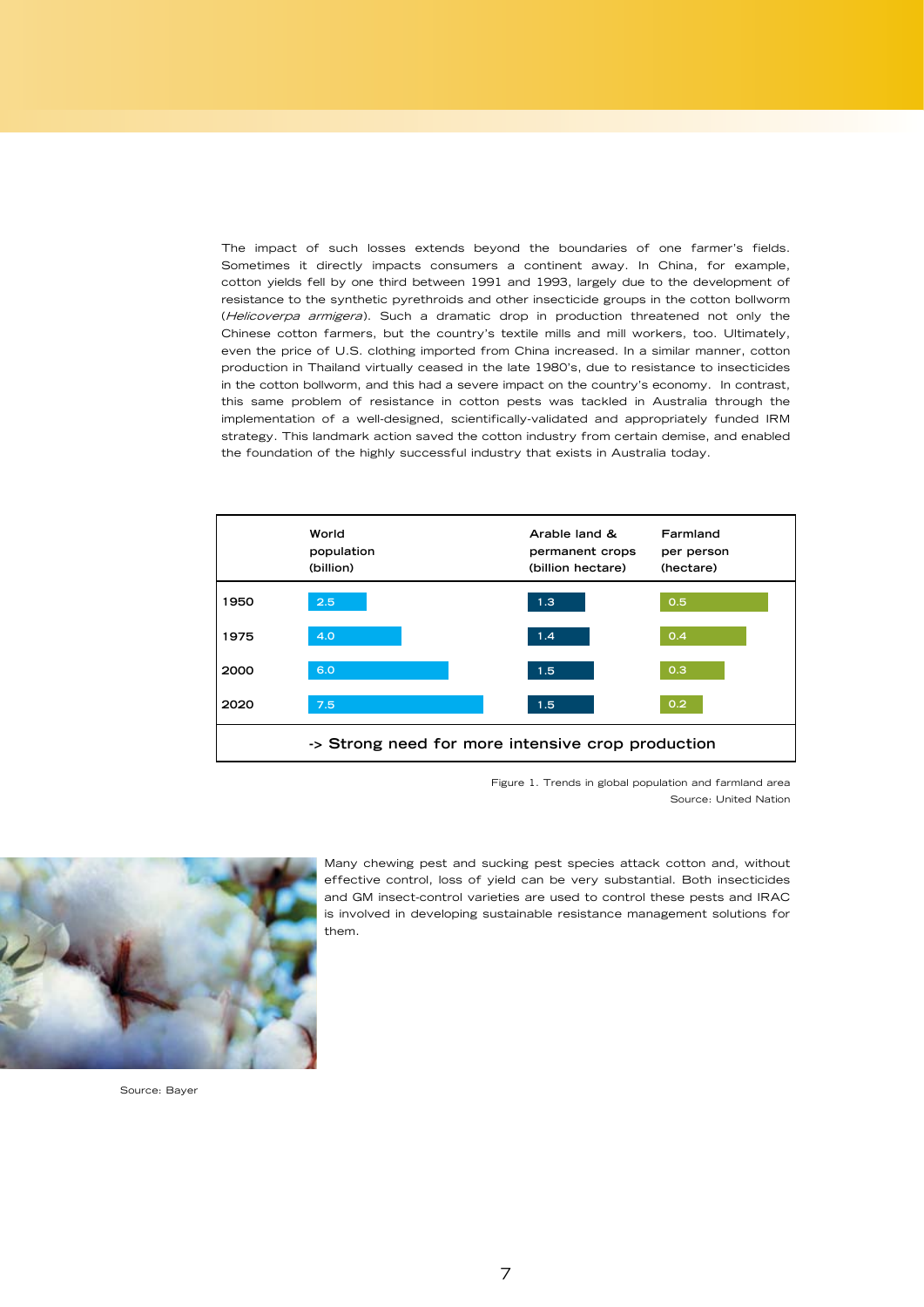### **2. Insecticide Resistance Action Committee 2. Insecticide Resistance Action Committee**

#### **Background and Aims**

IRAC was formed in 1984 to provide a co-coordinated crop protection industry response to prevent or delay the development of resistance in insect and mite pests. The main aims of IRAC are firstly to facilitate communication and education on insecticide resistance and secondly to promote the development of resistance management strategies in crop protection and vector control so as to maintain efficacy and support sustainable agriculture and improved public health. It is IRAC's view that such activities are the best way to preserve or regain the susceptibility to insecticides that is so vital to effective pest management. In general, it is usually easier to proactively prevent resistance occurring than it is to reactively regain susceptibility.

#### **Organisation**

IRAC is an inter-company organisation that operates as a Specialist Technical Group under the umbrella of CropLife International. IRAC is also recognised by The Food and Agriculture Organization (FAO) and the World Health Organization (WHO) of the United Nations as an advisory body on matters pertaining to resistance to insecticides. The group's activities are coordinated by IRAC International and Country or Regional Committees with the information disseminated through conferences, meetings, workshops, publications, educational materials and the IRAC website (www.irac-online.org).

IRAC International comprises of key technical personnel from the plant protection companies affiliated with CropLife through membership in the relevant National Associations (European Crop Protection Association, CropLife America, etc) and currently eight companies are represented: BASF, Bayer CropScience, Dow AgroSciences, DuPont, FMC, Makteshim, Sumitomo and Syngenta. The International Committee supports resistance management project teams and also provides a central coordination role to regional, country and technical groups around the world. IRAC Country Groups frequently include additional member companies outside of those in the International Committee as well as non-industrial members as appropriate for tackling local resistance issues. Clearly, not every insecticide manufacturer is a member of IRAC, and a particular challenge that the organisation faces is how to maintain effective resistance management in markets where generic insecticides are widely used and where effective IRM is not considered a priority by all.

#### **Focus**

The current focus of IRAC is on education and communication of resistance issues, a role well suited to its technical foundation. Much of this activity is channelled through the IRAC website. In addition, the gathering momentum for increased regulation of pesticides, especially in Europe, demanded supportive advocacy for IRM based on the availability of a broad range of insecticidal materials with different modes of action. IRAC has thus strived to influence and provide advice to those bodies involved in regulation in order to maintain the chemical tools needed for successful IRM. IRAC is tackling resistance on a broad range of fronts and these wide-ranging activities are summarised below.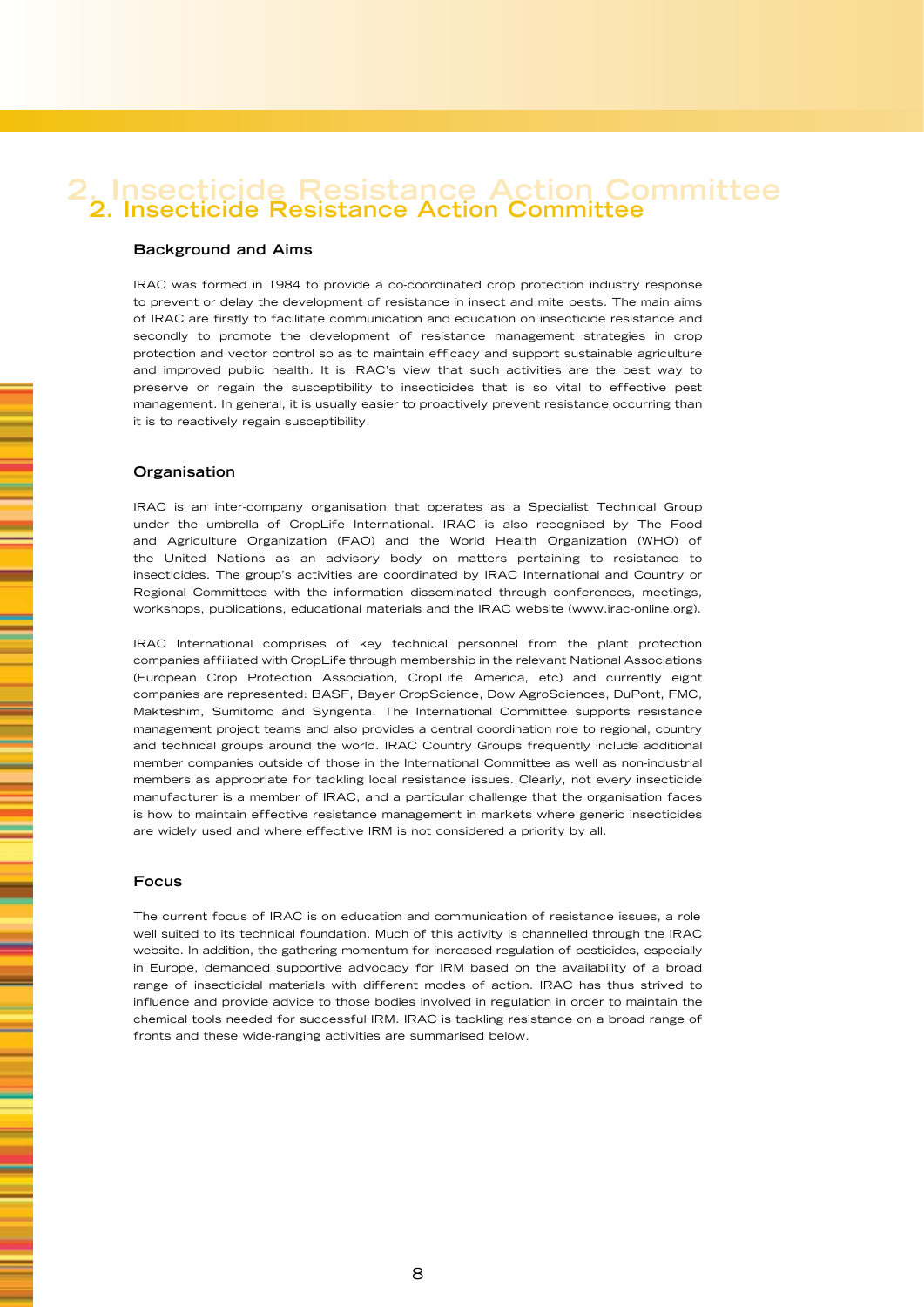#### **Insecticide Mode of Action**

In consultation with technical experts from the industry and academia, IRAC has developed a definitive classification of insecticides based on mode of action (MoA). This is based on the fact that in the majority of cases, not only does resistance to an insecticide render the selecting compound ineffective, but it often also confers cross-resistance to other chemically related compounds. This is because compounds within a specific chemical group usually share a common target site within the pest, and thus share a common MoA.

This MoA list is updated periodically as new insecticides enter the market or when new, scientifically validated, information becomes available on the MoA of commercial products. The IRAC MoA classification has become the definitive reference for insecticide classification and is recognised by farmers, scientists and regulators worldwide. More information on this and an up to date IRAC MoA poster is available on the IRAC website. Figure 2 shows an extracted example of part of the IRAC MoA classification list.

The concept of cross-resistance between chemically related insecticides or acaricides is the fundamental basis of the IRAC mode of action classification. Experience has shown that all effective IRM strategies seek to minimise the selection for resistance from any one type of insecticide or acaricide. In practice, alternations, sequences or rotations of compounds from different MoA groups provide growers and pest control professionals with sustainable and effective IRM options. This ensures that repeated selection with compounds from any single MoA group is minimised.

The IRAC classification thus ensures that insecticide and acaricide users are aware of MoA groups and that they have a sound basis on which to implement season-long, sustainable resistance management strategies. Of course, to help delay resistance it is strongly recommended that growers also integrate other control methods into their insect or mite control programmes.

It is known that resistance of insects and mites to insecticides and acaricides can, and frequently does, result from enhanced metabolism by detoxifying enzymes within the pest. Such metabolic resistance mechanisms are often not linked to any specific site of classification and therefore they may confer cross-resistance to insecticides in more than one IRAC MoA group (also called multi-resistance). Where such mechanisms are known to give cross-resistance between MoA groups, it is clear that the use of insecticides should be modified appropriately. In the absence of such information, the use of windows, sequences or alternations of MoA classes are effective anti-resistance tactics that can be employed.

| IRAC Mode of Action Classification v5.1, September 2005 |                                                            |                                                                                                                                                                                                                                                                                                                                                                                                                                                                                                                                                                                                                                                                                                                                                                                                             |  |
|---------------------------------------------------------|------------------------------------------------------------|-------------------------------------------------------------------------------------------------------------------------------------------------------------------------------------------------------------------------------------------------------------------------------------------------------------------------------------------------------------------------------------------------------------------------------------------------------------------------------------------------------------------------------------------------------------------------------------------------------------------------------------------------------------------------------------------------------------------------------------------------------------------------------------------------------------|--|
| Main Group and<br><b>Primary Site of Action</b>         | Chemical Sub-group or<br>exemplifying Active<br>Ingredient | <b>Active Ingredients</b>                                                                                                                                                                                                                                                                                                                                                                                                                                                                                                                                                                                                                                                                                                                                                                                   |  |
| 3<br>Sodium channel modulators                          | <b>DDT</b><br>Methoxychlor<br>Pyrethroids                  | <b>DDT</b><br>Methoxychlor<br>Acrinathrin, Allethrin, d-cis-trans Allethrin, d-trans Allethrin,<br>Bifenthrin, Bioallethrin, Bioallethrin S-cylclopentenyl,<br>Bioresmethrin, Cycloprothrin, Cyfluthrin, beta-Cyfluthrin,<br>Cyhalothrin, lambda-Cyhalothrin, gamma-Cyhalothrin, Cypermethrin,<br>alpha-Cypermethrin, beta-Cypermethrin, thetacypermethrin,<br>zeta-Cypermethrin, Cyphenothrin, (1R)-transisomers],<br>Deltamethrin, Empenthrin, (EZ)- (1R)- isomers], Esfenvalerate,<br>Etofenprox, Fenpropathrin, Fenvalerate, Flucythrinate, Flumethrin,<br>tau-Fluvalinate, Halfenprox, Imiprothrin, Permethrin, Phenothrin<br>[(1R)-trans- isomer], Prallethrin, Resmethrin, RU 15525,<br>Silafluofen, Tefluthrin, Tetramethrin, Tetramethrin [(1R)-isomers],<br>Tralomethrin, Transfluthrin, ZXI 8901 |  |

Figure 2. Extract from IRAC Mode of Action classification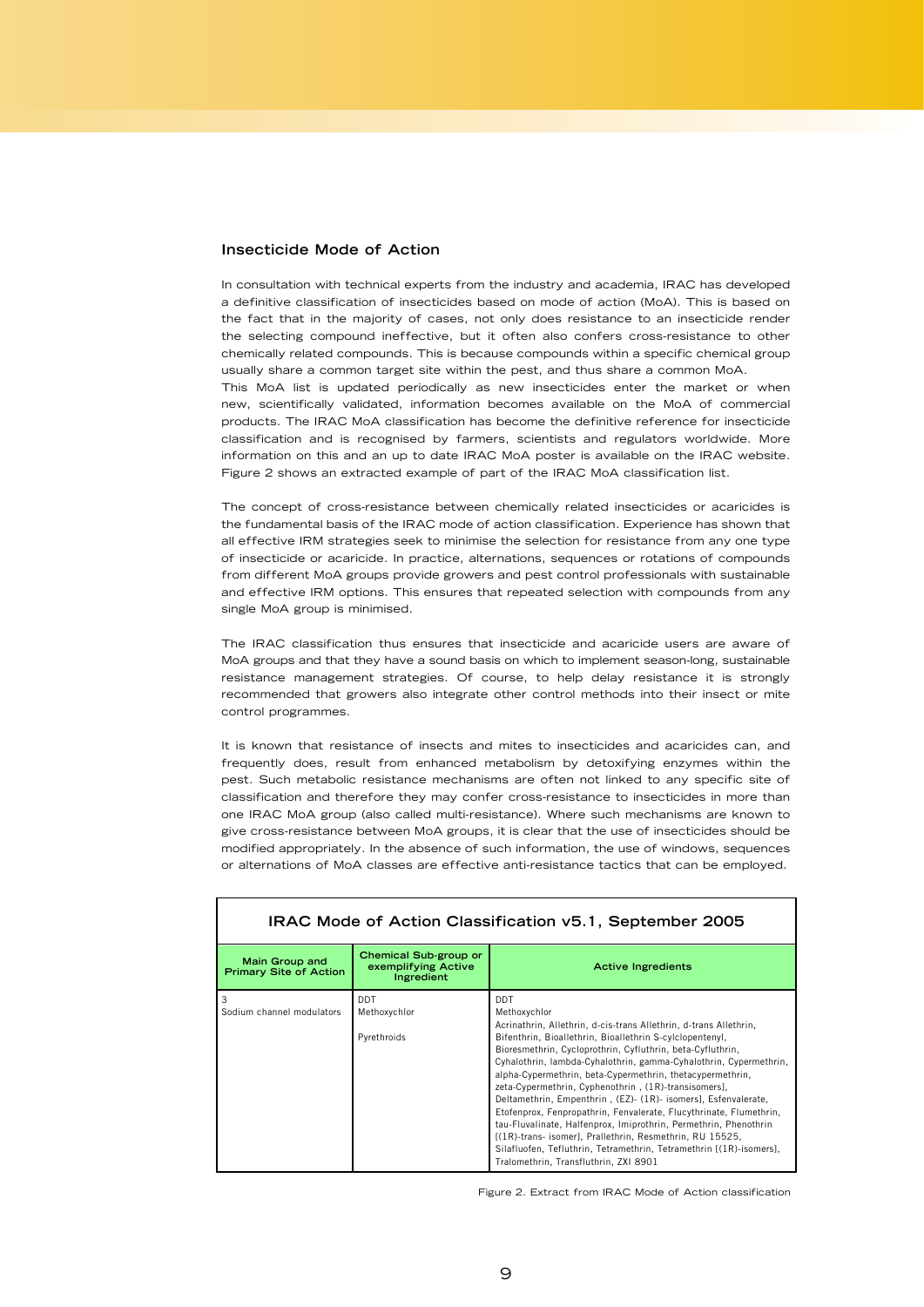#### **Resistance Monitoring Methods**

Reliable data on resistance, rather than anecdotal reports or assumptions, are essential to successful resistance management and key to this is the availability of sound baseline data on the susceptibility of the target pest to the toxicant. A large number of bioassay and biochemical tests are used to characterise resistance, but they are not necessarily comparable because different parameters and criteria are often used. IRAC has evaluated, validated and published a wide range of standard resistance testing methods and these are available on the IRAC website. Importantly, they provide consistent and comparable methods for evaluating the status of resistance in insect populations, and a means of assessing the success of IRM strategies. Most of these methods require only basic equipment and are suitable for use in laboratories worldwide. New methods and alternative options such as biochemical and molecular methods are being considered and if approved these will be added to the website.

Effective resistance management relies on sound information about the extent and intensity of resistance problems. IRAC has evaluated, validated and published a wide range of standard resistance assays to enable this information to be obtained.

![](_page_9_Picture_3.jpeg)

Source: Syngenta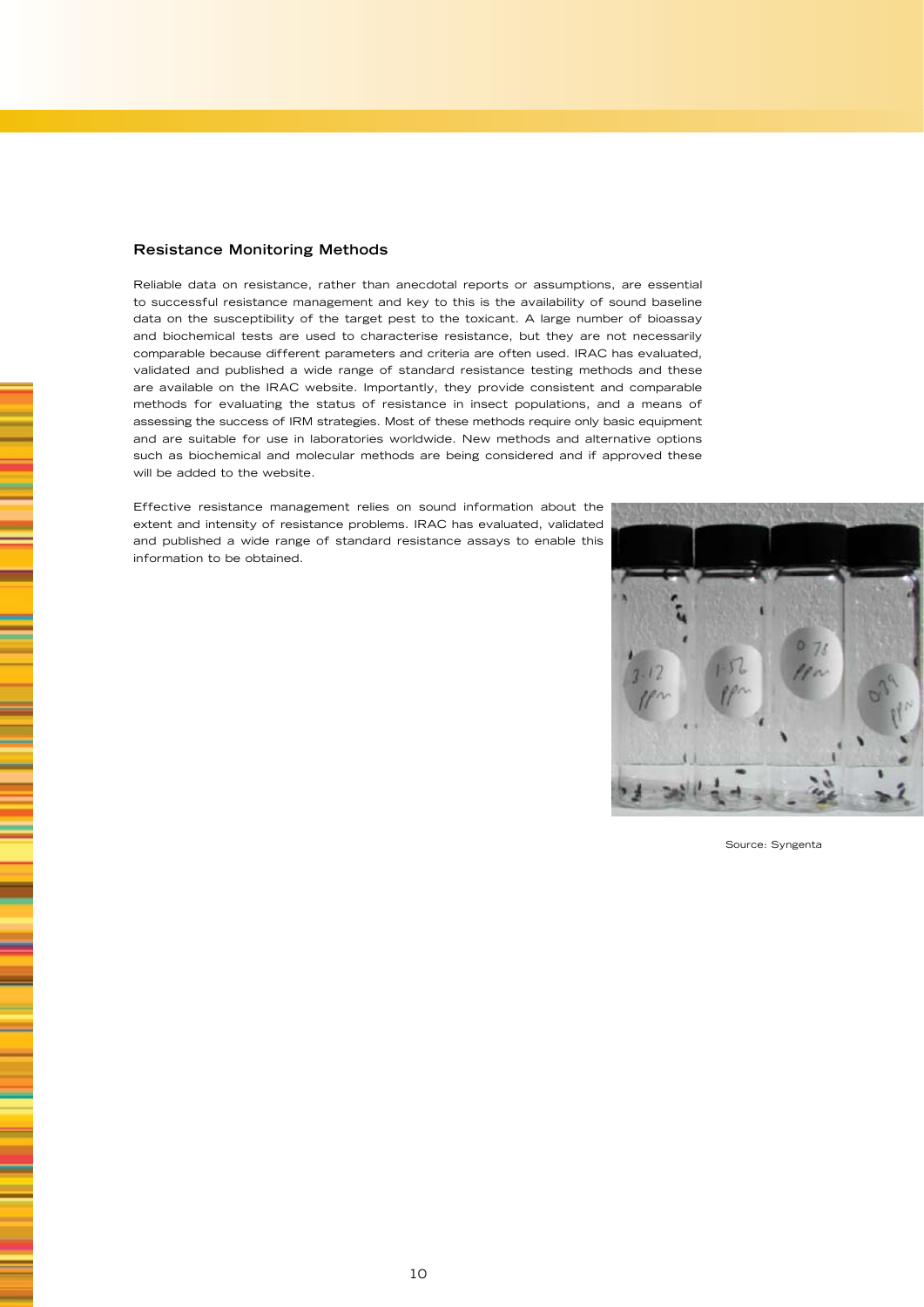#### **Regulatory Support and Advocacy**

IRAC has taken a leading role as an expert group providing industry responses to proposals from government regulatory authorities. For example, there is now a regulatory requirement in the European Union under Directive 91/414/EEC for companies to provide an assessment of the potential risk of resistance being developed by target organisms and for management strategies to be introduced to address such risks (McNamara and Smith, 2000). This is necessary to sustain the performance of as many active ingredients with different modes of action as possible over a long time period through the use of alternate spray regimes, rotation and efficient application techniques.

The recently published guidelines (PP 1/213(2) on Resistance Risk Assessment from EPPO outline the requirements for research and recommendations on resistance issues in order to obtain re-registration of established insecticides or approval of new ones. Baseline susceptibility studies (testing several strains of a target species that has had no prior exposure to the particular chemical class under evaluation), monitoring (periodic studies to determine if susceptibility has changed in the target species by simple bioassays after the launch of a new compound or for re-registration purposes), and possible resistance management strategies (how insecticides across different classes be rotated (or sometimes mixed) during the crop season to prevent resistance), have now to be provided by the plant protection companies as a required part of the registration dossier (OEPP/EPPO, 1999). The Fungicide, Herbicide and Insecticide Resistance Action Committees (FRAC, HRAC and IRAC) have been instrumental in developing workable guidelines for companies, resulting in the publication of an official Guidance Document (EPPO Std. PP 1/213(1) and (2)).

Similarly, the U.S. Environmental Protection Agency (EPA) and the Pest Management Regulatory Agency of Canada have been developing a voluntary pesticide resistance management labelling scheme based on MoA. The IRAC MoA classification scheme is used as the framework for this IRM labelling. Development has been carried out under the auspices of the North American Free Trade Association and has resulted in the issue of a Pesticide Registration (PR) Notice in the United States. A similar labelling scheme operates in Australia and other countries are considering similar schemes.

IRAC has been highlighting its concern at the removal of many crop protection insecticides from the European market, especially where this results in a reduction in the availability of MoA classes for specific economic pest problems. IRAC strongly believes that this continuing reduction in the toolbox of available insecticides inevitably leads to an increased risk of the development of resistance to the remaining market products. For example, the deregulation of a number of organophosphate insecticides that were very effective for the control of the pollen beetle (Meligethes aeneus), in oilseed rape crops in many European countries has resulted in almost total reliance on the synthetic pyrethroids, and exclusive use of this group of insecticides has led to the rapid development of resistance.

![](_page_10_Picture_5.jpeg)

Oilseed rape is grown widely in Europe, but is readily attacked by the Pollen beetle, Meligethes aeneus. Following the withdrawal of OP insecticides from this market, control has recently relied almost exclusively on synthetic pyrethroids, and this has resulted in widespread resistance. IRAC is helping to tackle this problem. This issue is particularly acute for minor crops where few products are registered for use and where rotation and alternation options are limited. An example here is hops where the hop aphid (Phorodon humuli), has developed resistance to pyrethroids and there are few other registered products for its control.

Source: Syngenta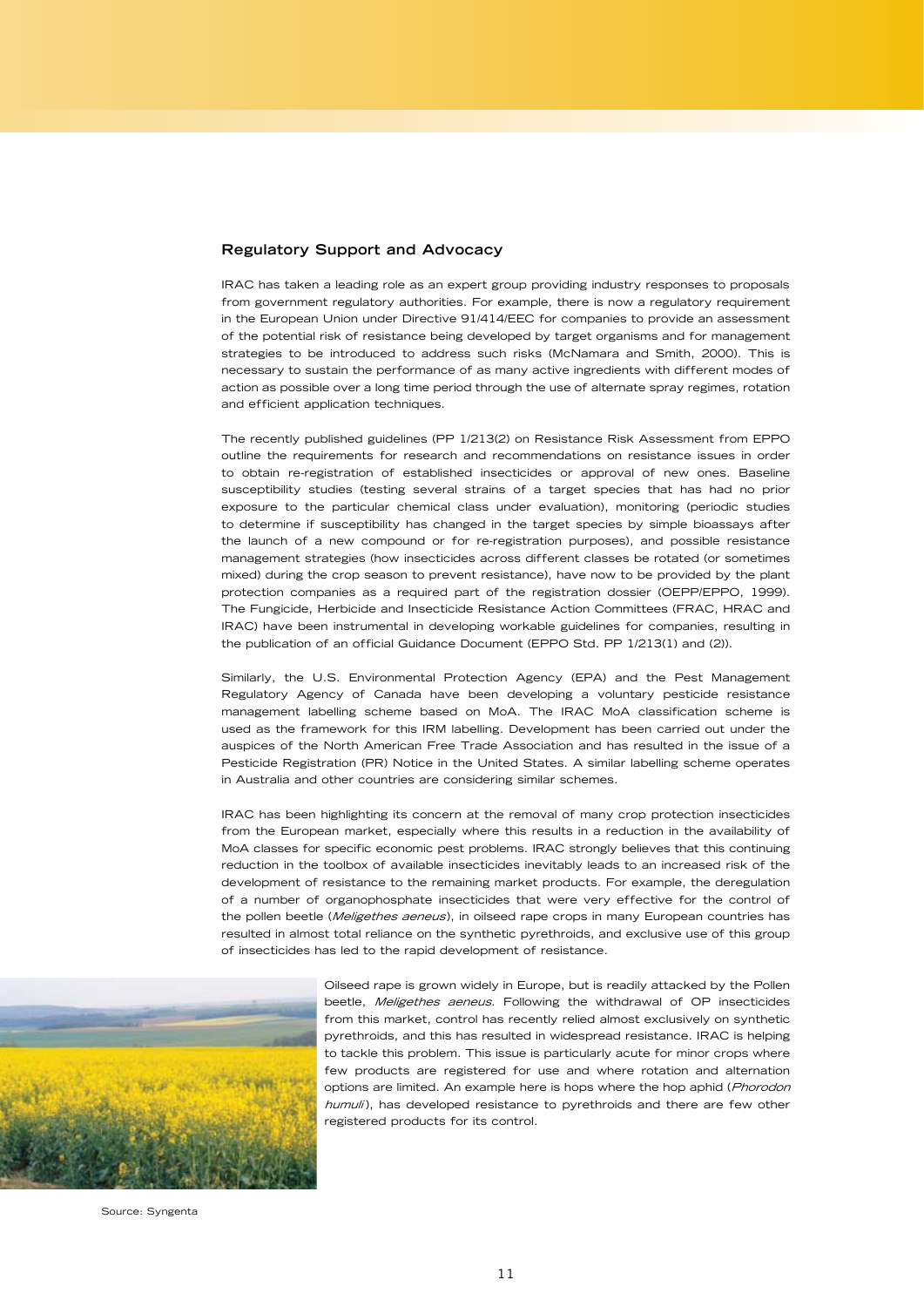### **3. The nature of insecticide resistance 3. The nature of insecticide resistance**

#### **Evolution of insecticide resistance**

As indicated above, resistance may be defined as 'a heritable change in the sensitivity of a pest population that is reflected in the repeated failure of a product to achieve the expected level of control when used according to the label recommendation for that pest species'. Cross-resistance occurs when resistance to one insecticide confers resistance to another insecticide, even where the insect has not been exposed to the latter product. Clearly, because pest insect populations are usually large in size and they breed quickly, there is always a risk that insecticide resistance may evolve, especially when insecticides are misused or over-used.

Following the introduction of synthetic organic insecticides such as DDT in the 1940's, it was not long before the first cases of resistance were detected and by 1947, resistance to DDT was confirmed in houseflies. Thereafter, with every new insecticide group that was introduced, including cyclodienes, organophosphates, carbamates, formamidines, pyrethroids, Bacillus thuringiensis, spinosyns and neonicotinoids, cases of resistance appeared some 2 to 20 years after their introduction in a number of key pest species. This phenomenon has been described as the 'pesticide treadmill', and the sequence is familiar. As a result of continued applications over time a pest may evolve resistance to an insecticide with the result that the resistant strain becomes increasingly difficult to control at the labelled rate and frequency. This in turn may lead to more frequent applications of the insecticide. As a consequence of this, both the intensity of the resistance and the frequency of insecticide-resistant individuals in the population may increase still further and problems of control continue and are certain to worsen as yet more product is applied. Eventually users are obliged to switch to another insecticide if one is available. The genetics of these heritable resistance traits and the intensive repeated application of pesticides, together are responsible for the rapid build-up of resistance in most insects and mites. Natural selection by an insecticide allows some initially very rare, naturally occurring, preadapted insects with resistance genes to survive and pass the resistance trait on to their offspring. Through continued application of insecticides with the same MoA, selection for the resistant individuals continues so the proportion of resistant insects in the population increases, while susceptible individuals are eliminated by the insecticide.

Under permanent selection pressure, resistant insects outnumber susceptible ones and an insecticide is no longer effective. The speed with which resistance develops depends on several factors, including how fast the insects reproduce, the migration and host range of the pest, the availability of nearby susceptible populations, the persistence and specificity of the crop protection product, and the rate, timing and number of applications made. Resistance increases fastest in situations such as greenhouses, where insects or mites reproduce quickly, there is little or no immigration of susceptible individuals and the user may spray frequently.

#### Mechanisms of resistance

There are a number of ways insects can become resistant to insecticidal crop protection and public health products:

- **Metabolic resistance**. Using enhanced levels of metabolism by enzymes, resistant insects may detoxify a particular insecticide faster than susceptible insects, and quickly eliminate the insecticidal compounds.
- **Target-site resistance**. The target site where the insecticide acts in the insect may be genetically modified to prevent the insecticide binding or interacting at its site of action thereby reducing or eliminating the pesticidal effect of the insecticide.
- **Penetration resistance**. The insecticide may penetrate through the cuticle of resistant insects more slowly than susceptible insects.
- Behavioural resistance. Resistant insects may detect or recognise the presence of the insecticide and avoid it.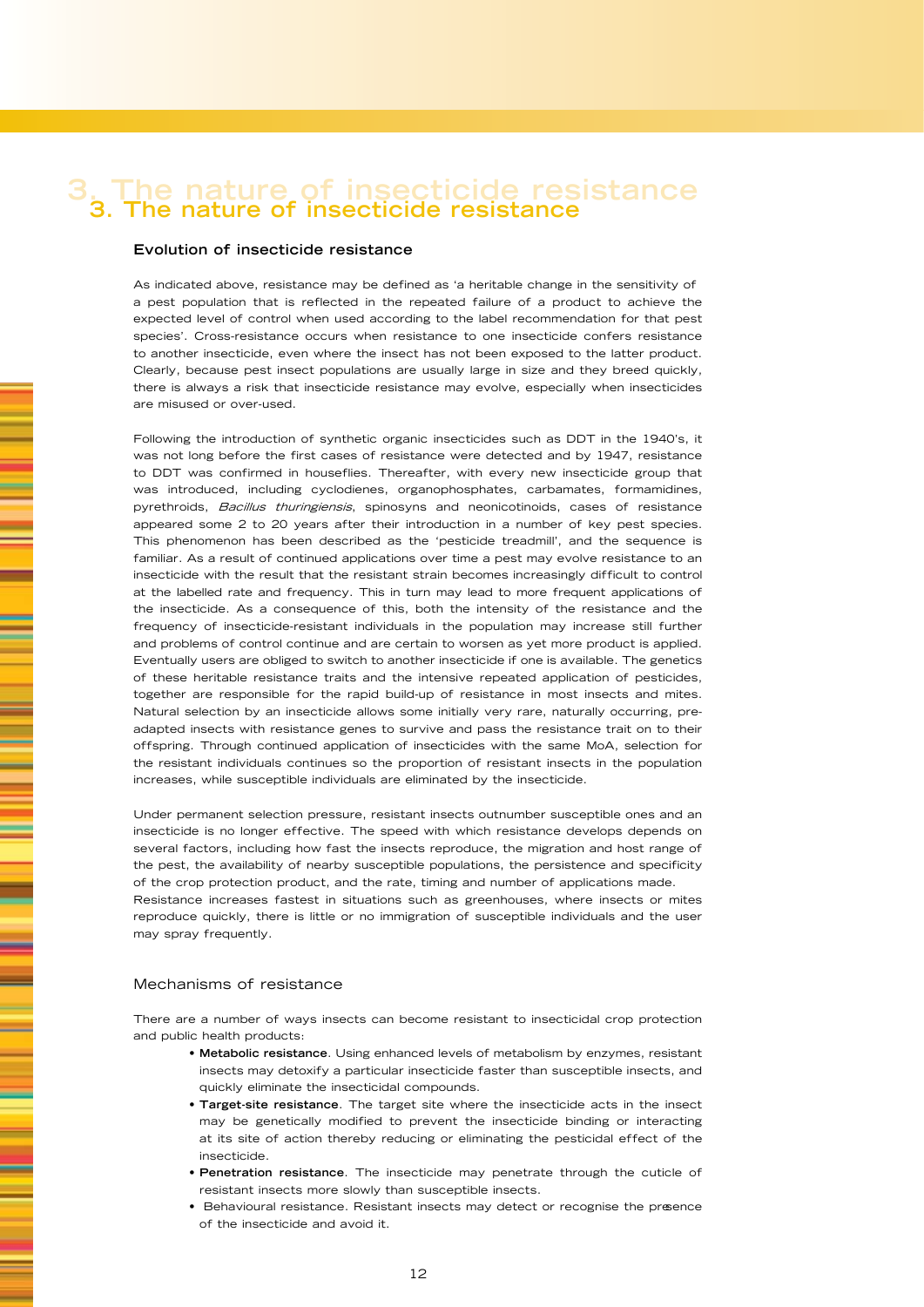Insects may simultaneously possess several mechanisms of resistance to a single compound or group of related compounds (e.g. target site resistance and multiple metabolic mechanisms of resistance to pyrethroids in Heliothine pests of cotton). In addition, by having a range of resistance mechanisms, insects may possess multiple resistances to a number of unrelated insecticide groups. For example, individual resistant peach-potato aphids (M. persicae) in Europe may possess kdr (knockdown resistance) and super-kdr resistances to pyrethroids, esterase resistance primarily to organophosphates and to some extent to pyrethroids and carbamates, and MACE (modified acetylcholinesterase) resistance to pirimicarb and triazamate. In order to help develop effective IRM strategies, it is important that resistance mechanism studies are undertaken by specialist laboratories to distinguish between these possibilities.

![](_page_12_Picture_1.jpeg)

Source: Syngenta

Understanding the nature of individual resistance cases is essential if effective solutions to resistance problems are to be developed. IRAC is working to ensure that the concept of using sequences or alternations of insecticides with different modes of action is widely understood and put into practice.

#### Metabolic resistance

Metabolic resistance is often the most common mechanism and it may present the greatest challenge, especially as such mechanisms may confer resistance to multiple MoA classes of insecticides. All insects use their detoxifying enzyme systems to break down or sequester foreign

compounds including insecticides. In this regard, many polyphagous insects that feed on a broad range of host plants are especially well adapted to feeding on a range of natural plant toxins and are often readily able to detoxify foreign compounds as well as insecticides. Resistant strains of pests with metabolic resistance may express more abundant amounts of or have more efficient forms of these enzymes. Common metabolic resistance mechanisms include monooxygenases (mixed function oxidases [ MFOs]), carboxylesterases and glutathione-S-transferases. In addition to being more efficient, these enzyme systems may also have a wide substrate specificity, with the result that they are able to detoxify a broad spectrum of insecticides, including those from different MoA groups.

Carboxylesterases often have a strong affinity for insecticidal substrate molecules, and through a mechanism of amplification they may act to sequester insecticidal molecules and hence confer high levels of resistance. For example, enhanced carboxylesterase activity in the aphid M. persicae resulting from gene amplification may give resistance to pyrethroids, OPs and carbamates. Similar amplification of esterases has been shown to be responsible for resistance in Culex mosquitoes.

Switching to a different compound, ideally in a different MoA group to combat this type of resistance is likely to succeed only if the second compound is metabolised by a different enzyme within the target pest. Compounds within specific MoA groups tend to be metabolised by similar enzyme systems, so using another compound within a mode of action group is much less likely to overcome resistance than using one in a different MoA class, where metabolic cross-resistance is less likely. Occasionally, it may be possible to use a metabolic inhibitor, such as the monooxygenase synergist piperonyl butoxide (PBO) or esterase inhibitors such as DEF (S, S,S-tributylphosphorothioate) or some other organophosphorus compounds, to overcome certain forms of metabolic resistance.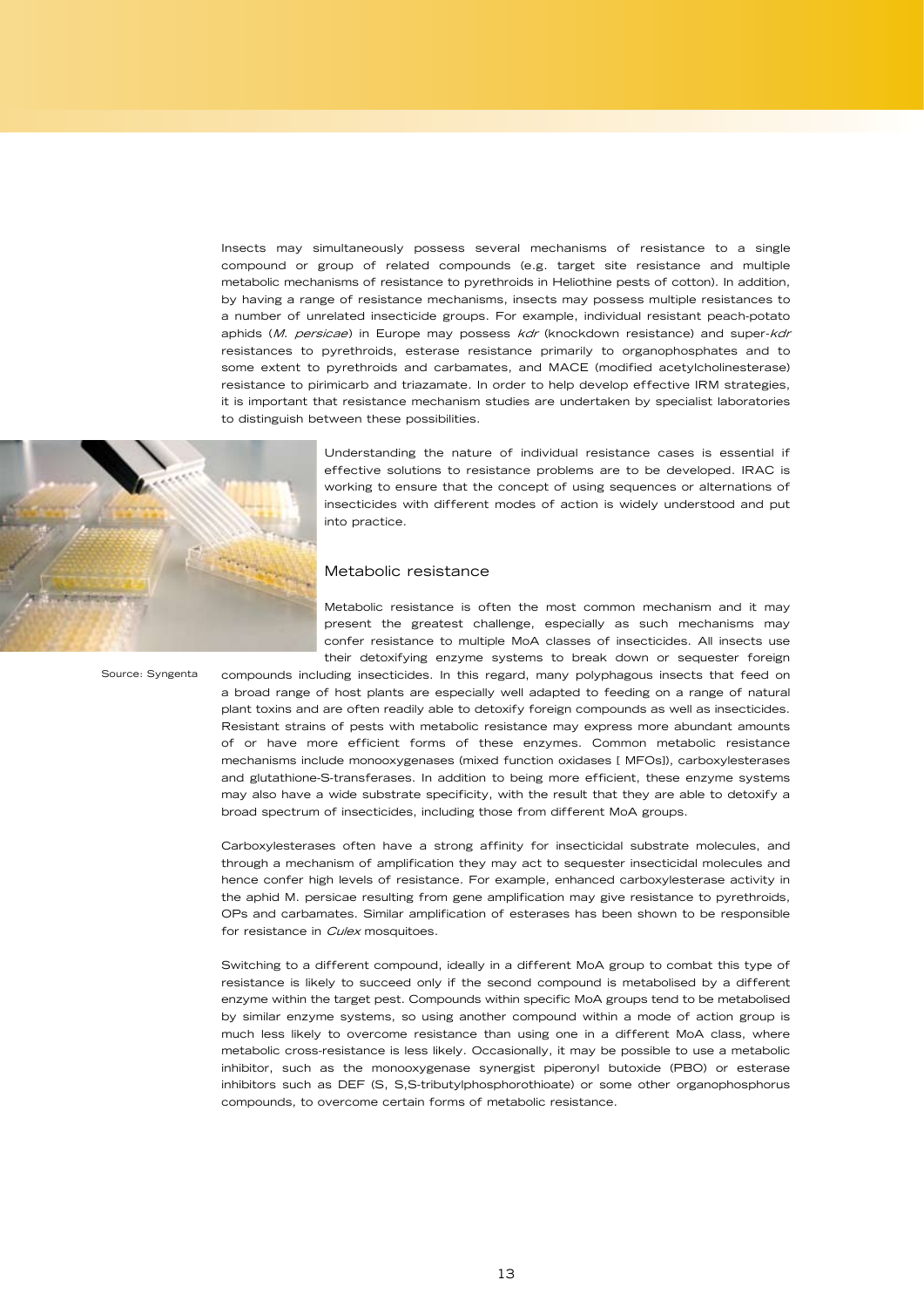#### Target-site resistance

Insects possessing target site resistance have resistance alleles that lead to expression of a modified form of the target site receptor, or in some way affect receptor abundance. This modification of the receptor prevents the normal interaction of the insecticide with its target site and hence prevents its action. Compounds from any one MoA class are all usually affected (at least to varying degrees) by a specific target site resistance. This is the basis for the MoA classification that IRAC has developed to aid in designing IRM strategies that use sequences or alternations and sometimes mixtures of MoAs. For example, the synthetic pyrethroids, pyrethrum and DDT are all affected by kdr (knockdown) resistance which involves a modification of the sodium channel that is involved in the propagation of action potentials in the insect nervous system.This mechanism is known to occur for example in a range of pest Lepidoptera including the tobacco budworm H. virescens and the bollworms Helicoverpa zea and H. armigera and in a range of public health pests such as Musca domestica, Culex spp., Anopheles spp. and Aedes aegypti. Resistance to one pyrethroid in any of these insects will usually confer resistance to all other pyrethroids.

Other well-known target site resistances include modified acetylcholinesterase (MACE) (an enzyme responsible for controlling the propagation of nerve signals at synapses) and giving resistance to certain carbamate and organophosphorus insecticides (e.g. aphids, houseflies, mosquitoes), rdl (a modification of the receptor involved in the action of the inhibitory neurotransmitter, GABA) which gives resistance to cyclodienes (e.g. cockroaches), and modification of a Cry toxin receptor on the midgut membrane leading to resistance to certain forms of B. thuringiensis (e.g. diamondback moth Plutella xylostella). Target site resistance may be effectively managed by using different classes of insecticides (see IRAC MoA classification) that target different sites of action. Various molecular assays (e.g. analyses of SNPs (single nucleotide polymorphisms and various PCR techniques) are available to detect the molecular changes associated with these types of mechanism).

#### Reduced penetration

Penetration resistance is known to occur in insects such as the housefly (M. domestica) or the cotton bollworm  $(H.$  armigera). It is characterised by a much slower entry of an insecticide into the resistant insect than that into a comparable susceptible insect. This is because the cuticle has been modified in a way which delays the uptake of the insecticide. Penetration resistance usually provides only quite modest levels of protection to the insect, but it may act as a powerful contributing factor or modifier when expressed in the presence of other mechanisms such as metabolic resistance. Because of its rather general nature, this mechanism can protect insects from a wide range of insecticides.

#### Behavioural resistance

Behavioural resistance occurs when insects or mites are able to prevent or minimise contact with insecticides through avoidance. This mechanism of resistance has been reported for several classes of insecticides, including organochlorines, organophosphates, carbamates and pyrethroids.

Insects may simply cease feeding if they come across certain insecticides, or leave the area where spraying occurred (i.e., move to underside of a sprayed leaf, move deeper in the crop canopy or fly away from the treated area). With transgenic plants, insects can avoid feeding on the plant parts with the highest levels of insecticidal proteins. Behavioral resistances are hard to diagnose, and few management strategies are known; but rotating or alternating insecticides should delay their effects.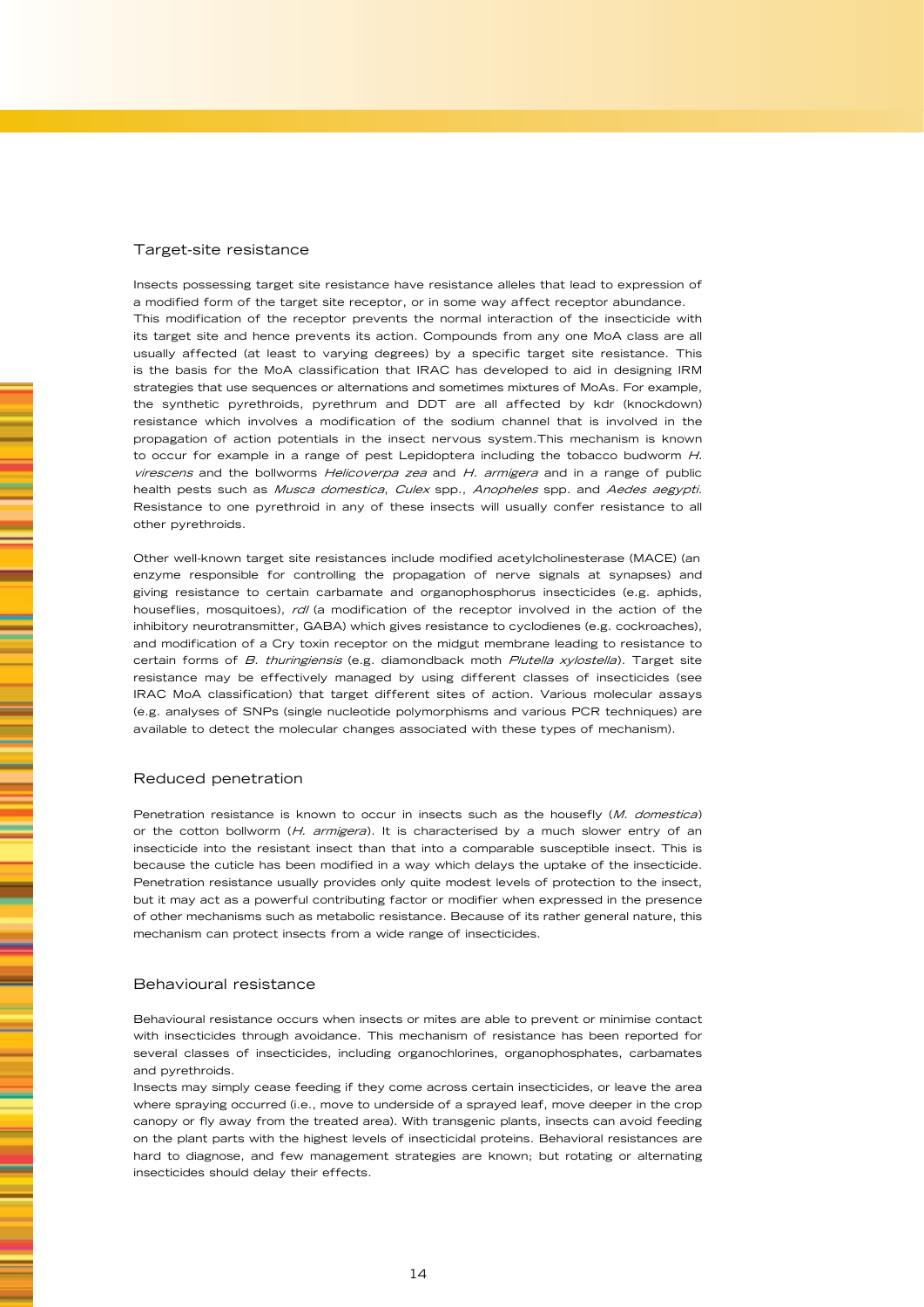# **4. Strategies to prevent or delay resistance 4. Strategies to prevent or delay resistance**

#### **An integrated approach to prevent the evolution of resistance**

The most effective strategy to combat insecticide resistance is to do everything possible to prevent it occurring in the first place. To this end, crop specialists recommend IRM programs as one part of a larger IPM approach covering three basic components: monitoring pest complexes in the field for changes in population density, focusing on economic injury levels and integrating multiple control strategies.

#### Monitoring pests

Scouting is one of the key activities that users of insecticidal products can implement as part of their insecticide resistance management strategy. Farmers should follow the progress of insect population development in their fields (with or without the assistance of a crop consultant or advisor), to determine if and when control measures are warranted. They should monitor and consider natural enemies when making control decisions. After treatment, they should continue monitoring to assess pest populations and the effectiveness of any control measures implemented. Similar considerations apply to the control of public health pests.

#### Economic injury levels

Insecticides should be used only if insects are numerous enough to cause economic losses that exceed the cost of the insecticide plus application, or where there is a threat to public health. Exceptions are in-furrow, at-planting or seed treatments for early season pests that from experience it is known usually reach damaging levels annually. Farmers are always encouraged to consult their local advisors about economic thresholds of target pests in their areas.

#### Integrated control strategies

Monitoring is just one element of an insecticide resistance management program. To avoid resistance, insecticide users should consider implementing the following major resistance management strategies.

- An integrated approach is always encouraged in which as many different control tactics as possible are incorporated. IPM-based programs may include the use of synthetic insecticides, biological insecticides, beneficial insects (predators / parasites), cultural practices, transgenic plants (where allowed), crop rotation, pest-resistant crop varieties and chemical attractants or deterrents. Insecticides must be selected with care and their impact on future pest populations considered. Broad-spectrum insecticides should always be avoided when a more specific insecticide will suffice. Even cultural practices, such as destroying overwintering stages of pests (e.g. pupal stages of the cotton bollworm (H. armigera) can play a role in managing resistance).
- Applications of insecticide must be timed correctly, targeting the most vulnerable life stage of the insect pest. The use of spray rates and application intervals recommended by the manufacturer and in compliance with local agricultural extension regulations is essential.
- It is important to mix and apply insecticides carefully. As resistance increases, the margin for error in terms of insecticide dose, timing, coverage, etc., assumes even greater importance. The pH of water used to dilute some insecticides in tank mixes should be adjusted to 6 to 8. Sprayer nozzles should be checked for blockages and wear, and should be able to handle the pressures required for good coverage.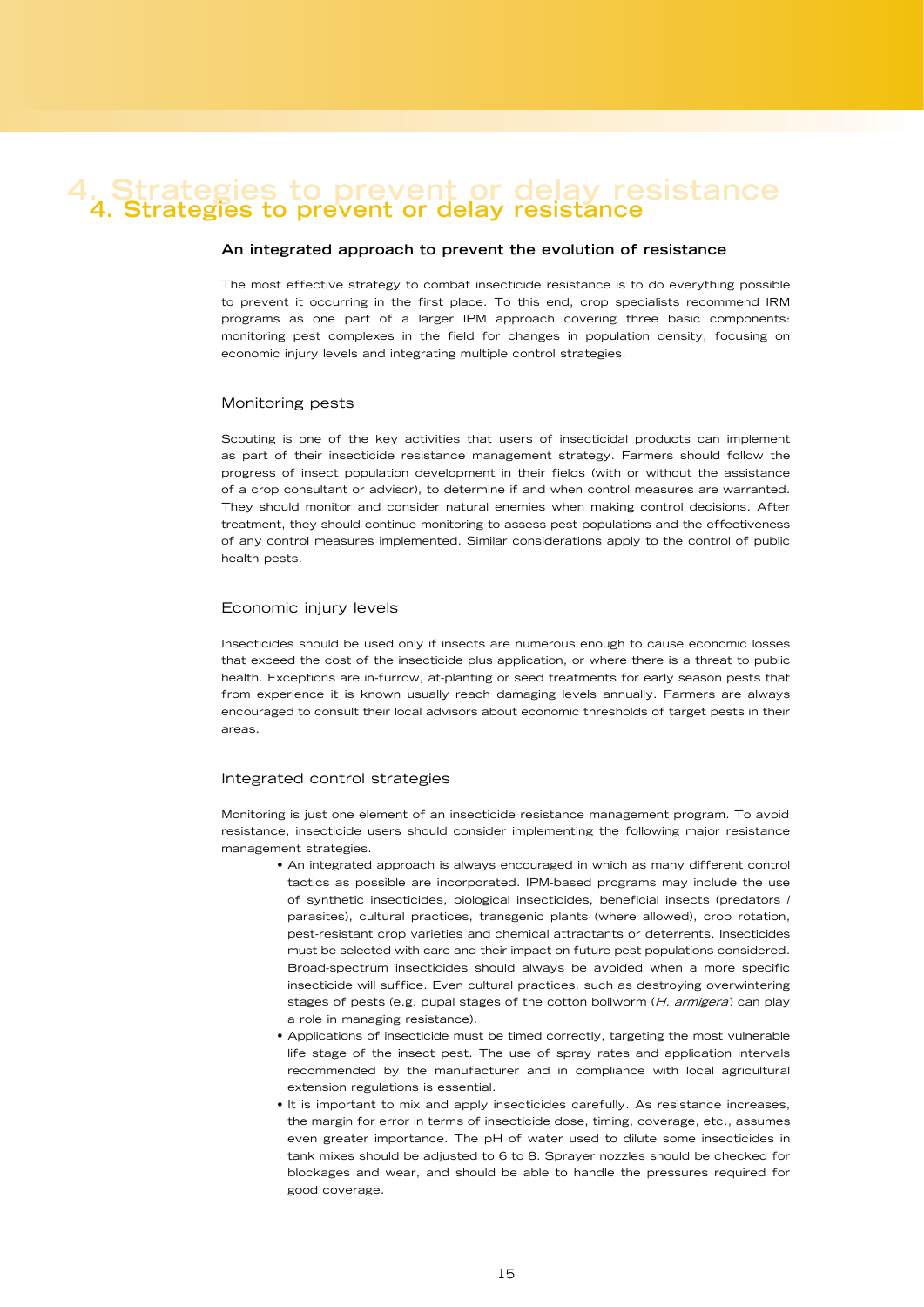- Spray equipment should be properly calibrated and checked on a regular basis. In tree fruits, proper and intense pruning will allow better canopy penetration and tree coverage. Application volumes and techniques recommended by the manufacturers and local advisors should always be used.
- A key element of effective resistance management is the use of alternations, rotations, or sequences of different insecticide MoA classes. Users should avoid selecting for resistance or cross-resistance by repeated use within the crop cycle, or year after year, of the same insecticide or related products in the same MoA class. By using alternations, rotations or sequences of insecticides across all available classes, selection pressure for the evolution of any one type of resistance is minimised and the development of resistance will be delayed or prevented. In addition, growers should avoid tank-mixing products from the same product class. The IRAC MoA scheme provides a classification of insecticidal MoA groups, and is key to the selection of appropriate insecticides.
- It is important to consider the impact of pesticides on beneficial insects, and use products at labelled rates and spray intervals to minimise undesired effects on parasitoids and predators. Insecticides should be selected in a manner that causes minimum damage to populations of beneficial arthropods and local extension service recommendations should be followed.
- Preserve susceptible genes. Some programs try to preserve susceptible individuals within the target population by providing a refuge or haven for susceptible insects, such as unsprayed areas within treated fields, adjacent refuge fields, or attractive habitats within a treated field that facilitate immigration. These susceptible individuals may out-compete and interbreed with resistant individuals, diluting the impact of any resistance that may have developed in the population. Such tactics are mandated for use with genetically modified corn and cotton crops in countries such as the US. In this case a combination of high dose expression of insecticidal toxins by the transgenic crop is combined with provision of associated, structured refuges that allow the development of susceptible individuals. These susceptible insects are available to mate with rare homozygous resistance insects emerging from the transgenic crop. The resultant heterozygote forms are killed by the high dose of toxin expressed in the transgenic crop. The effectiveness of this approach is underlined by the fact that resistance has not developed in over ten years of use of this technology in the US.
- Consider crop residue options. Destroying crop residues can deprive insects of ood and overwintering sites. This cultural practice will kill pesticide-resistant pests (as well as susceptible ones) and prevent them from producing resistant offspring for the next season. However, farmers should review their soil conservation requirements before removing residues.

#### **Causes of field failures not due to resistance**

Poor control of a pest insect may arise from a number of causes, of which resistance may be just one. If field failures occur, it is therefore important that before resistance can be confirmed as the cause of failure, a number of other causes must be eliminated.

- Poor control may readily arise due to application errors. In this regard factors such as the timing of applications, the number of applications, the dosage, the use of correct product carriers, the correct application method, and the appropriate timing for treatment evaluation all need to be considered.
- Poor control may arise due to equipment failure. Blocked spray nozzles, improperly functioning applicators, incorrect calibration of spray equipment for use with recommended spray volumes and pressures, may all contribute to poor control and must be eliminated before resistance is suspected.
- Environmental conditions may also affect control efficacy. Rain or overhead irrigation too soon after application may cause loss of insecticide. Likewise, temperature, wind or other environmental conditions may be less than ideal for application and result in poor control.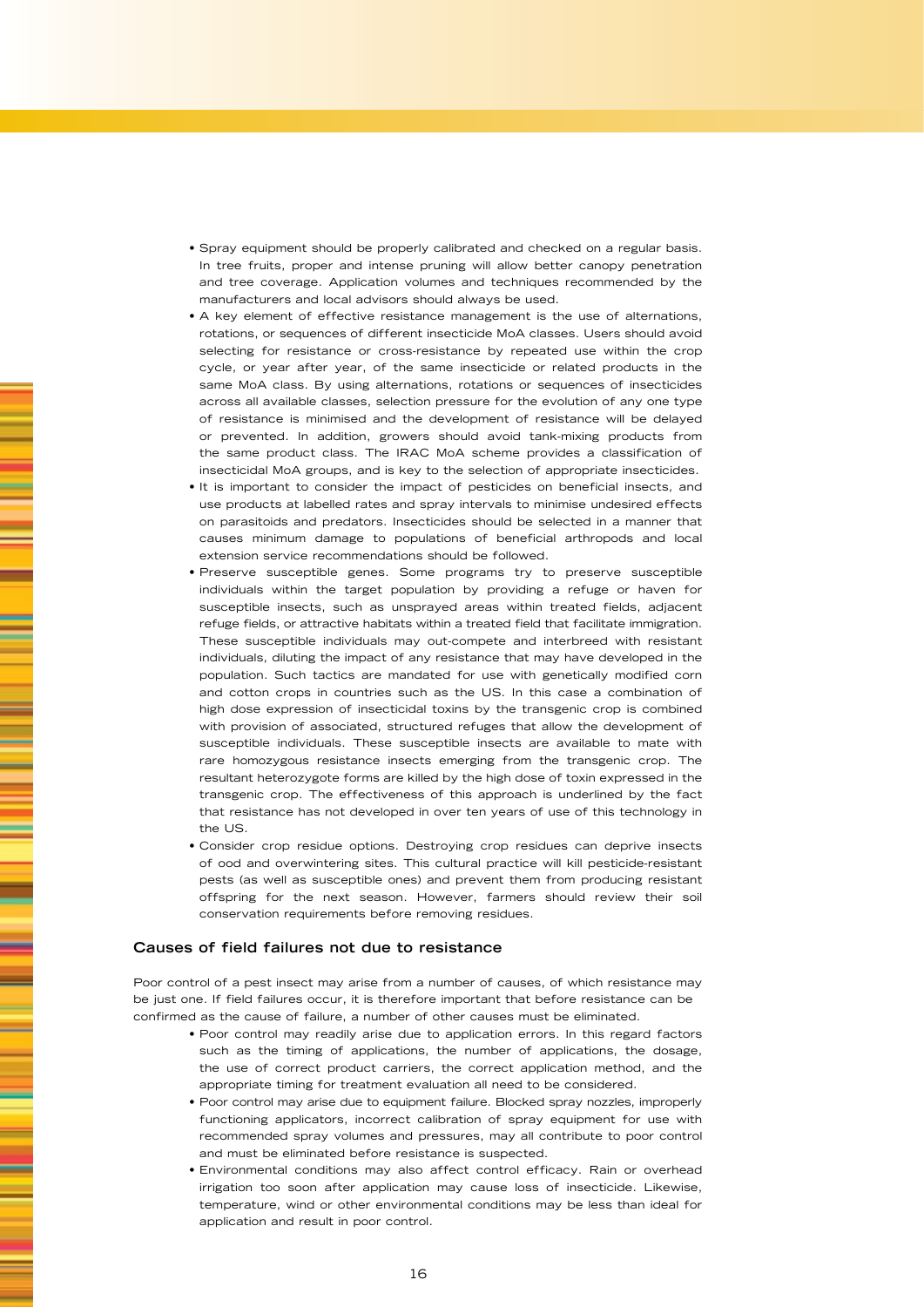#### **Options for managing resistance**

If resistance is suspected, there are several steps users can take to manage the problem. First and foremost, it is vital that there should be no respray with an insecticide with the same MoA or one that is known to have a metabolic cross-resistance with the insecticide to which resistance is suspected. Extension staff or company sales personnel should be contacted to help evaluate the cause of control failure. Additional expert inputs from specialist institute or university laboratories may be needed to accurately confirm insecticide resistance and to determine the nature of the resistance and possible alternative insecticidal solutions. To confirm resistance, an evaluation of the surviving insects for the level of detoxifying enzymes or the presence of resistant genes will be made by professionals using a number of methods. In some cases, diagnostic doses of a specific product are applied to surviving insects from the field. Depending on available resources, insects may be taken to a laboratory for biochemical or molecular diagnostic investigation. Producers should always work with local crop specialists to determine appropriate monitoring and diagnostic programs for their resistance-related situations.

To manage resistant insect populations, control experts or consultants may advise users on short-term spray decisions (including spray options), resistance management tactics, evaluating the success of a resistance management program, tracking resistance status on a farm or field-by-field basis, and determining relative tolerance of pests and biocontrol agents.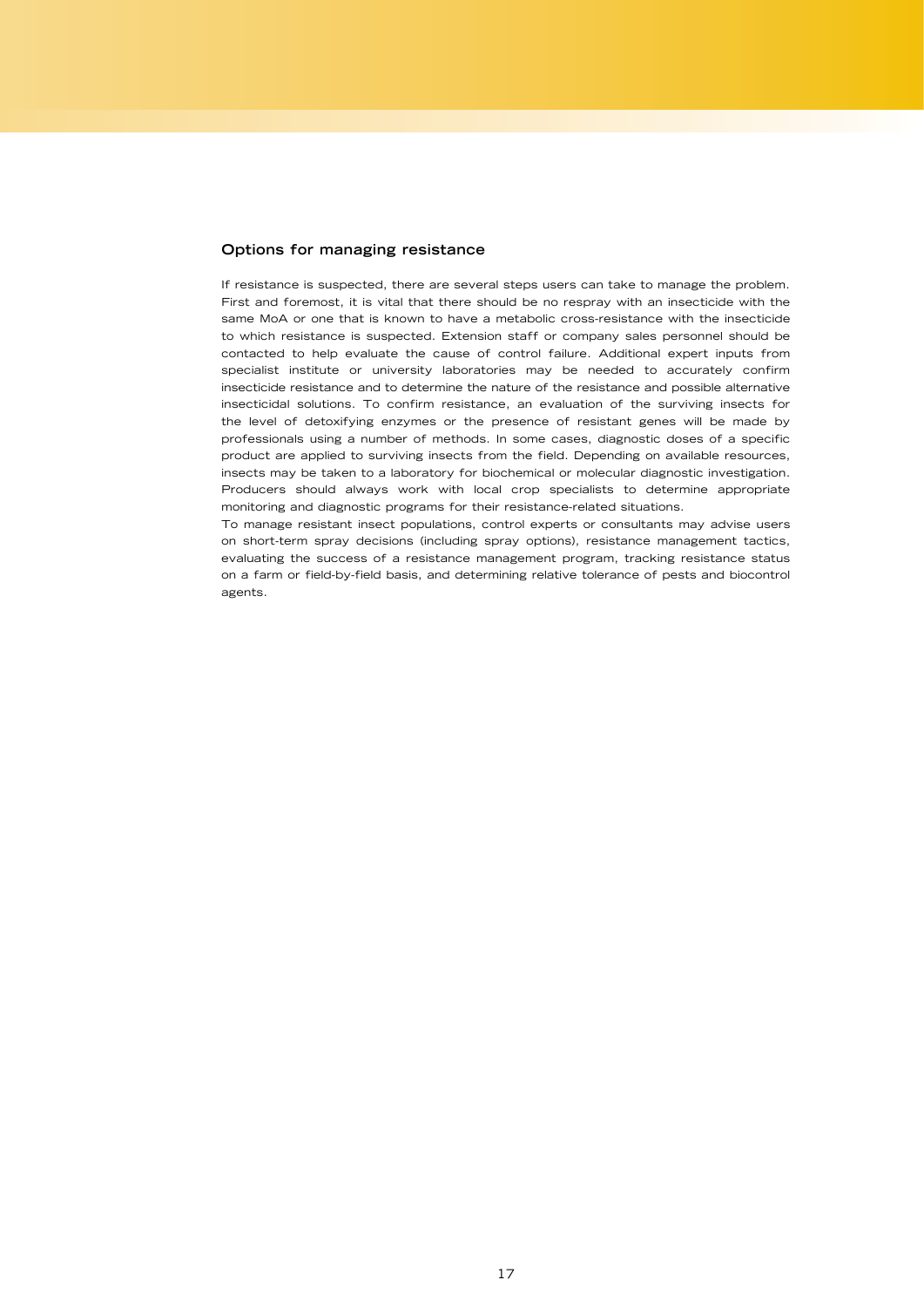### **5. Resistance management of transgenic insect-protected crops 5. Resistance management of transgenic insect-protected crops**

Transgenic plants producing insecticidal proteins to provide built-in insect protection are the newest technologies to make their way into mainstream crop production. Transgenic crops provide high-levels of insect protection season long and throughout the plant, even in those tissues that are hard to reach with conventional sprays. The insecticidal proteins are target-pest specific, so populations of beneficial and other non-target insects are preserved. However, transgenic plants theoretically have a greater potential than traditional insecticides to foster resistance development since all of a pest population may be exposed to the insecticidal toxins for an extended period. Therefore, to counter these spatial and temporal selection pressures, careful resistance management is critical.

In countries such as the US and Australia, local regulatory bodies mandate and approve specific IRM strategies for use with transgenic insect-protected crops. For example, a high dose + refuge strategy for IRM has been adopted for Lepidoptera protected Bt corn (expressing Cry1 protein from the common soil bacterium *Bacillus thuringiensis*). This strategy assumes that resistance is a recessive trait and that the starting frequency of resistance alleles is low. Typically, plantings of the transgenic variety must be accompanied by a refuge area consisting of a given proportion of a conventional, non-GM, variety of that crop. Any rare homozygous resistant individuals that emerge from the transgenic variety are highly likely to mate with any of the much more abundant susceptible individuals from the refuge area. The resultant heterozygotes are killed by the high dose expressed in the transgenic variety.

Genetically modified crops expressing insecticidal toxins from Bacillus thuringiensis are now increasingly being cultivated around the world and these include cotton and maize. IRAC is involved in the development of effective IRM programs for these varieties.

In the US, registrant companies are obliged to ensure that growers implement these IRM strategies through contractual obligations and they must assess growers°o compliance with these regulations. Growers found to be repeatedly violating the requirements are subsequently denied access to the technology. Strong grower education programs, supported by registrants, grower organizations and public scientists, have been established to ensure IRM practices are implemented for the long-term benefit of the agricultural community. Just as monitoring for potential resistance is important with traditional plant varieties, growers who use transgenic varieties must watch closely for signs of resistance. In transgenic crops, this could be indicated by a small area of plants with pest damage typical of a non-transgenic plant. Such damage could result from the accidental presence of unprotected seed, from insects at non-susceptible life stages moving in from nearby weeds, or from feeding by insect species that are not affected by the insecticidal protein. If damage appears to be caused by a target pest, the population can be sampled and tested for resistance. In addition, registrants conduct random insect resistance monitoring, collecting pest populations and testing their sensitivity to the insecticidal proteins for comparison against baseline sensitivity. In US crops, growers are obligated to report suspected cases of resistance, and companies must investigate these cases and have remedial action plans in place in the event that resistance is confirmed. It is significant that in this highly regulated environment, resistance has not developed, despite the extensive and widespread use of this technology for over the past ten years.

![](_page_17_Picture_5.jpeg)

(Syngenta)

![](_page_17_Picture_7.jpeg)

(Syngenta)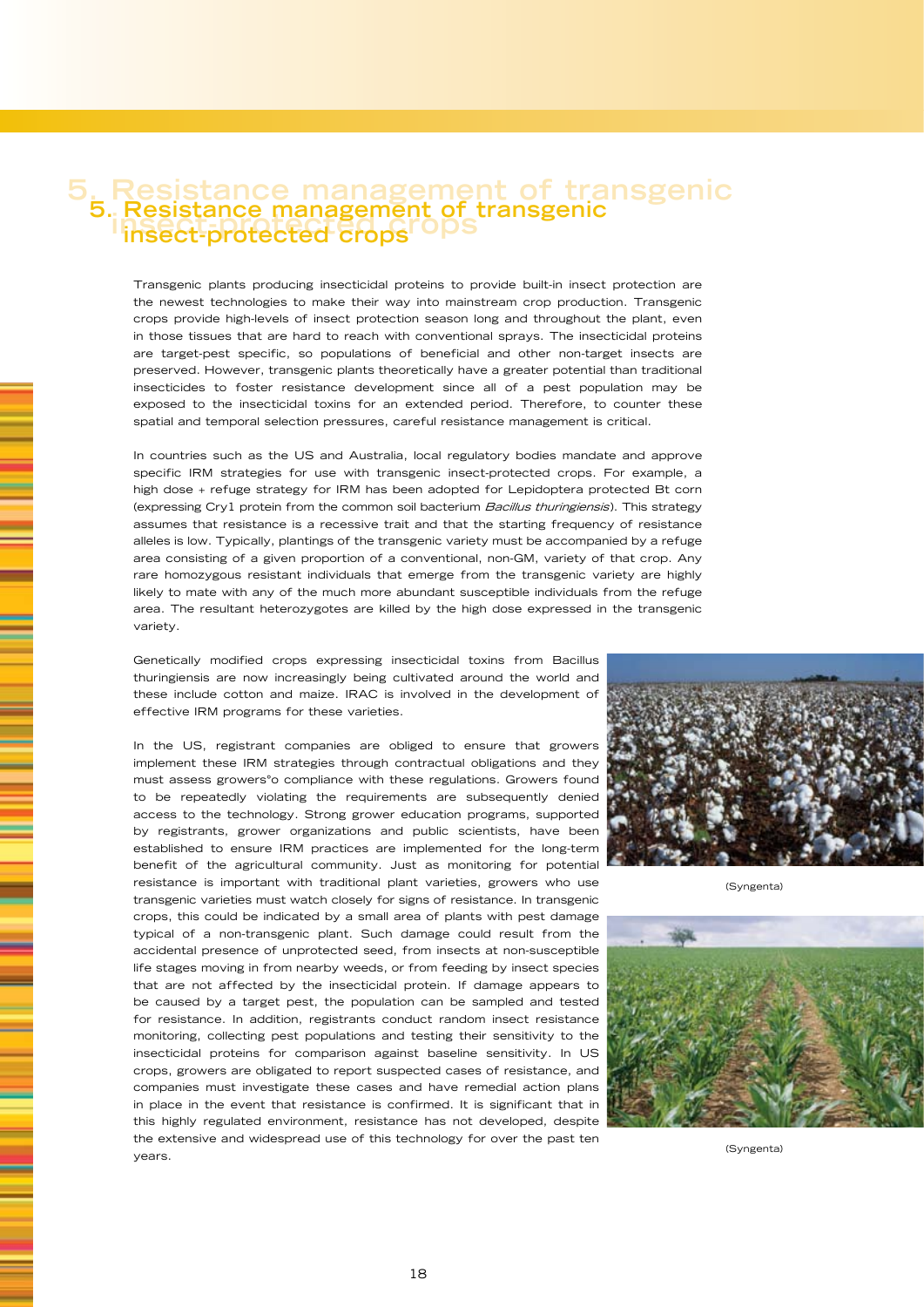As with insecticides, a multiple toxin approach may provide superior IRM. Modern varieties of a number of crops such as cotton are now becoming available in which two insecticidal toxins are expressed simultaneously. Theoretical studies and modeling suggest that the deployment of these stacked or pyramided varieties markedly increases the time taken for resistance to develop in pests feeding on such varieties, and this has been born out empirically in glasshouse studies. Moreover, it can be shown that resistance develops slower when the stacked variety is grown alone than when the stacked variety is grown in the presence of a variety expressing just one of the toxins. Smaller refuges or a complete absence of managed refuges may be possible once the potential of stacked varieties is fully known.

The use of transgenic crop varieties is spreading rapidly around the world. In those countries like the US, where rigid, enforceable IRM strategies are mandated, the risks of resistance to insecticidal transgenic crop varieties currently seem low. In contrast, in other countries IRM strategies are less well organised and the threat of resistance may be greater. Nevertheless, in the small-scale farming systems of much of the developing world, the variety of available neighbouring [non transgenic] host plants may be huge for many pest species and these may act as natural refuges to provide a pool of susceptibility. Around the world these aspects of IRM for transgenic crops are being intensively studied.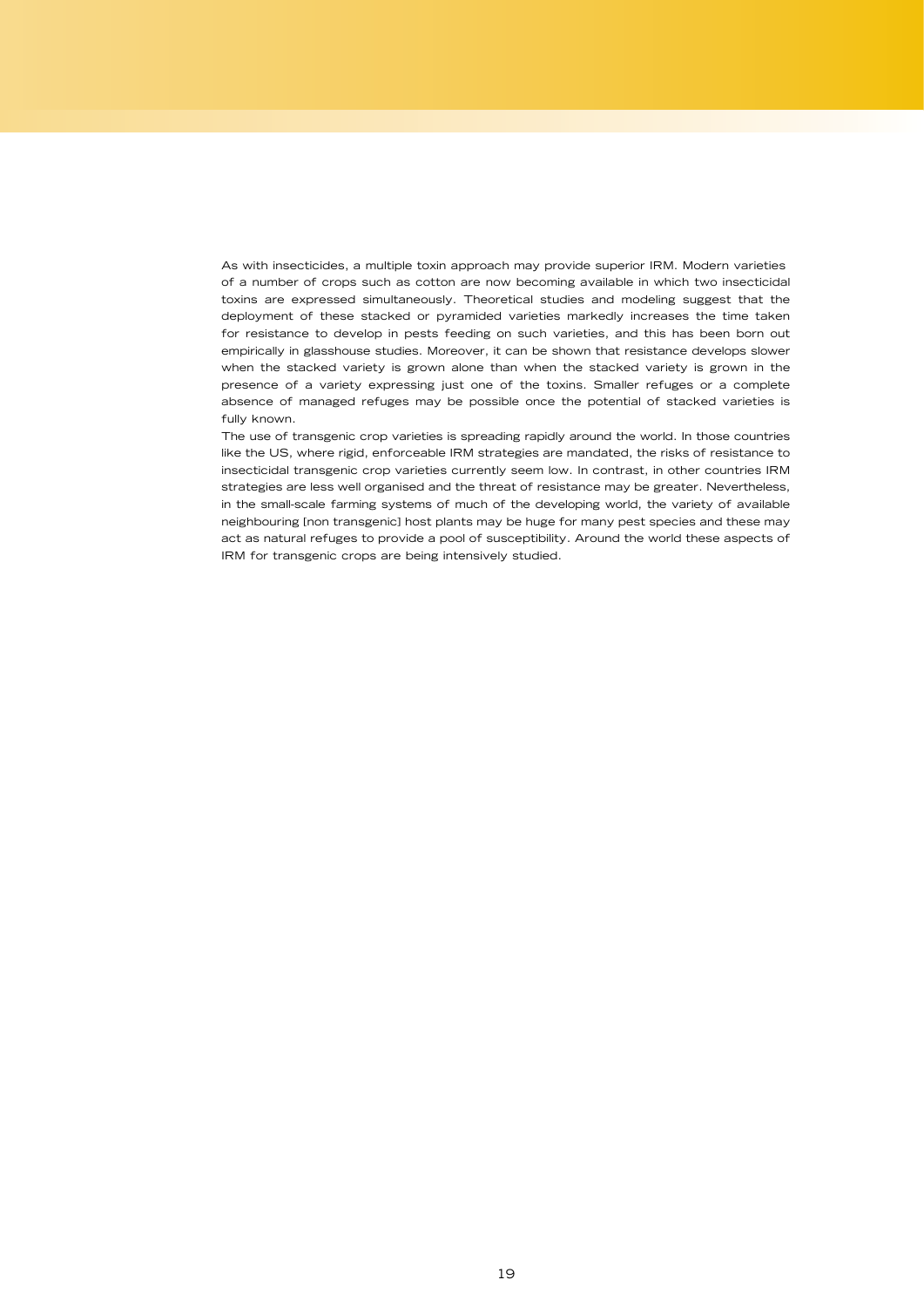# **6. Resistance management in public health 6. Resistance management in public health**

Insecticide resistance in public health vectors can profoundly affect public health through the possible re-emergence of vector borne diseases. Surveillance wherever possible is essential to proactively react once a change in susceptibility of a public health pest to an insecticide is observed. To this end the World Health Organization has published methods for the surveillance of resistance development to insecticides, e. g. by simple, rapid diagnostic dose bioassays for mosquitoes. A comprehensive monograph on the Prevention and Management of insecticide resistance in vectors and pests of public health importance has been published by IRAC (IRAC, 2006).

An important aspect impacting resistance development in insect species important to public health is the availability of only a limited number of classes of insecticides registered for vector control. Since the advent of synthetic insecticides only four chemically different classes of insecticides are (or have been) used to treat adult mosquitoes, i. e. organochlorines (nowadays mostly banned), organophosphates, carbamates and pyrethroids. The synthetic pyrethroid permethrin for example was already introduced into the market more than 30 years ago. It is important to note that these four chemical classes are members of only two different modes of action, so there is little opportunity for MoA rotation in public health pests compared with the agricultural sector. Insecticides used to control malaria vector mosquitoes have to meet stringent requirements, i. e. potent contact action, a rapid knock-down effect and be selectively safe to humans and the environment. For these reasons the synthetic pyrethroids have been the mainstay for adult mosquito control and the organophosphate temephos as a larvicide over the last decades because no other insecticides fully meet these requirements.

Resistance to pyrethroid insecticides and DDT in mosquitoes is either conferred by a mutation in the voltage-gated sodium channel or by elevated levels of microsomal monooxygenases. DDT resistance is additionally specifically conferred by a so-called DDTdehydrochlorinase, a form of glutathione S-transferase. Unlike in agricultural pests, esterases have not yet been shown to play a major role in conferring pyrethroid resistance in mosquitoes. In contrast to pyrethroids, an over-expression of esterases by gene amplification provides considerable organophosphate (and to a certain extent carbamate) resistance in mosquitoes and has been reported as an evolutionary response to selection by organophosphates and carbamates. A second mechanism of importance is MACE and both organophosphates and carbamates are affected by this target site mutation in acetylcholinesterase.

The effective management of malaria vectors, i. e. mosquitoes by only a limited number of chemical classes of insecticides is a challenge in itself. Therefore management of insecticide resistance in public health pests is crucial, and should be considered as one of the most challenging issues in modern applied entomology.

As with agricultural practices, the best option currently is the rotation of different modes of action rather than alternating members of one chemical class or different chemical classes addressing the same target site. The presence of kdr resistance renders DDT and pyrethroids less effective, whereas carbamates and organophosphates can still be used. If MACE as a mechanism is not present, rotational use of such chemicals can be considered where product labelling and local regulations permit. In addition, the use of larvicides such as the organophosphate temephos in conjunction with pyrethroids can support resistance management through rotation of MoA across different life stages. Effective long-term resistance management is necessary, but many factors need to be considered (including regional availability of insecticides) to successfully implement strategies in order to effectively control insect vectors. This is not only achieved by making insecticides available but also driven by other factors, e. g. training courses and educational material on disease prevention, and by educating vector control personnel in insect management principles. Of course new active ingredients with new MoAs would be most welcome in order to diversify the tool-box for vector control and to extend the life-cycle of all available insecticides, thus lowering the risk of re-emerging vector-borne diseases. IRAC member companies are actively engaged in research in this area.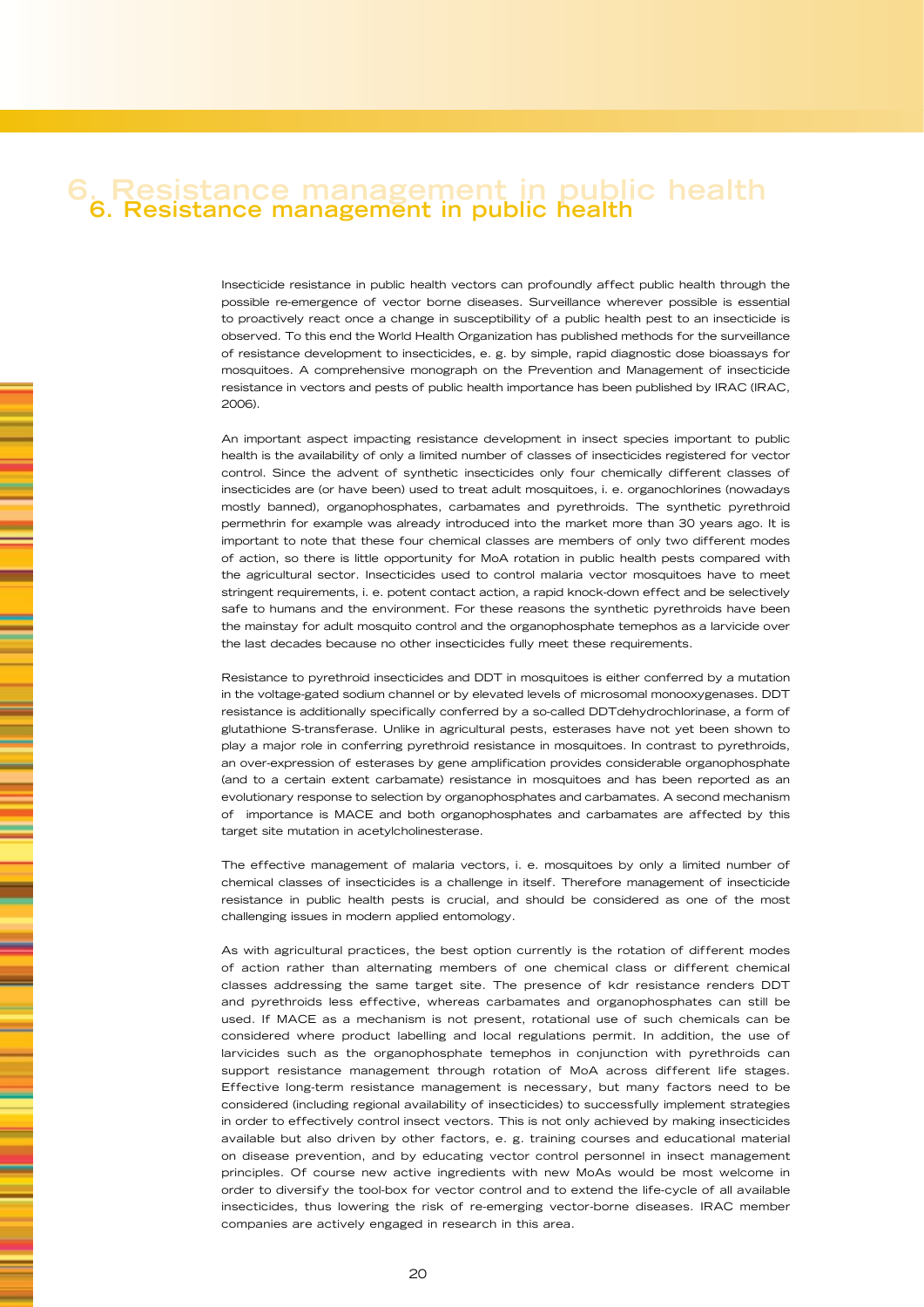### **7. Conclusions 7. Conclusions**

Many insect pests have developed widespread, insecticide-defeating resistance to many traditional insecticide treatments, and the industry is finding it increasingly difficult, time consuming and expensive to continually develop and supply the market with new products with different modes of action precisely when needed to replace old ones which are no longer effective. Moreover, it is becoming ever-more difficult to find new insecticides which conform to increasingly stringent environmental and regulatory standards. Importantly, all stakeholders are realizing that susceptibility is a valuable commodity that cannot, and must not, be squandered by the indiscriminate over-use or mis-use of insecticides. The concept of using valuable insecticidal products until they fail because of resistance is no longer acceptable. It is imperative that the effectiveness of available insecticides and new technologies is conserved by users through the adoption of effective resistance management strategies.

Insecticide resistance remains one of the greatest challenges in modern agriculture and public health pest management, and it is crucial that it is tackled effectively. Indeed, resistance is everyone's problem and by working together, insecticide resistance can be successfully managed. IRAC and CropLife are playing a major role in this effort.

![](_page_20_Picture_3.jpeg)

(IRAC)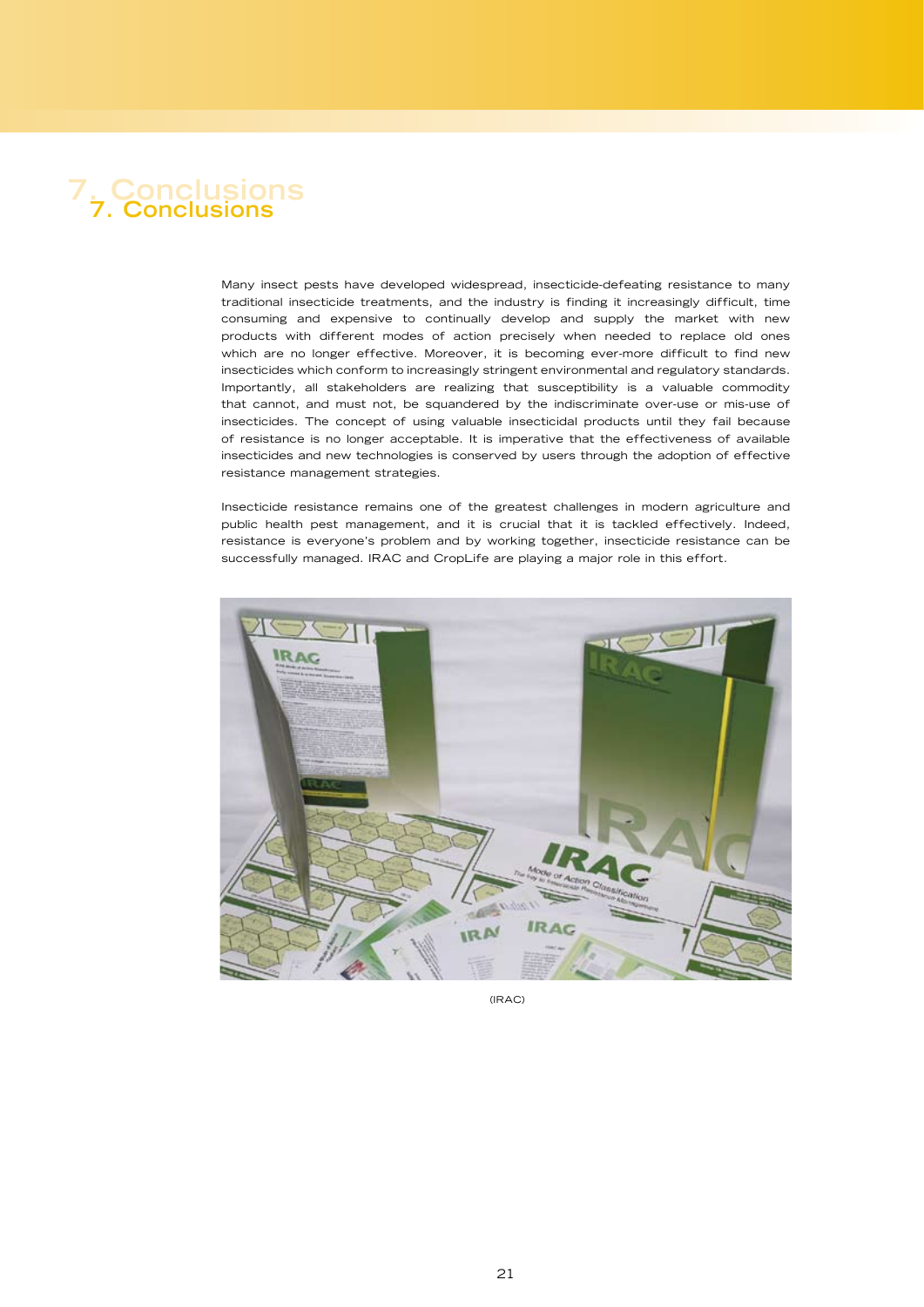# **8. Further Reading 8. Further Reading**

#### **IRAC**

IRAC (multi-authored), Prevention and Management of insecticide resistance in vectors and pests of public health importance. Monograph, 51pp (2006)

McCaffery A and Nauen R, The Insecticide Resistance Action Committee (IRAC): Public responsibility and enlightened industrial self interest. Outlooks on Pest Management 2: 11-14 (2006)

Wege PJ and Leonard PK, Insecticide resistance action committee (IRAC) fruit crops spider mite resistance management guidelines. Proc. Brighton Crop Protection Conf. - Pest and Diseases, 427-430 (1994)

#### **Crop Protection**

#### Insecticide mode of action

Dekeyser M, Acaricide mode of action, Pest Manag Sci. 61: 103-110 (2005)

Ishaaya I (Ed.) Biochemical Sites Important in Insecticide Action and Resistance, Springer Verlag, Heidelberg, (2001)

Ishaaya I, Horowitz R, Nauen R (Eds.) Insecticides Design Using Advanced Technologies, Springer Verlag, Heidelberg, (2007)

Khambay BPS, Pyrethroid insecticides. Pesticide Outlook 4: 49-54 (2002)

Nauen R and Bretschneider T, New modes of action of insecticides. Pesticide Outlook 12: 241-245 (2002)

#### Insecticide resistance

Ishaaya I (Ed.) Biochemical Sites Important in Insecticide Action and Resistance, Springer Verlag, Heidelberg, (2001)

McKenzie JA (Ed.) Ecological and Evolutionary Aspects of Insecticide Resistance. Austin, TX: RG Landes, Academic Press, (1996)

Nauen R and Denholm I, Resistance of insect pests to neonicotinoid insecticides: current status and future prospects. Arch Insect Biochem Physiol 58: 200-215 (2005)

Roush, R.T. and Tabashnik, B.E. (Eds.) 1990. Pesticide Resisatnce in Arthropods. Chapman and Hall, New York and London.

Sjut V (Ed.), Molecular Mechanisms of Resistance to Agrochemicals. Vol 13, Springer-Verlag Berlin Heidelberg, (1997)

#### Resistance management

Caprio, M.A. 1998. Evaluating resistance management strategies for multiple toxins in the presence of external refuges. J. Econ. Entomol. 91: 1021-1031.

Comins, H. 1986. Tactics for resistance management using multiple pesticides. Agric. Ecosyt. Environ. 16: 129-148.

Curtis, C.F. 1985. Theoretical models of the use of insecticide mixtures for the management of resistance. Bull. Entomol. Res. 75: 259-265.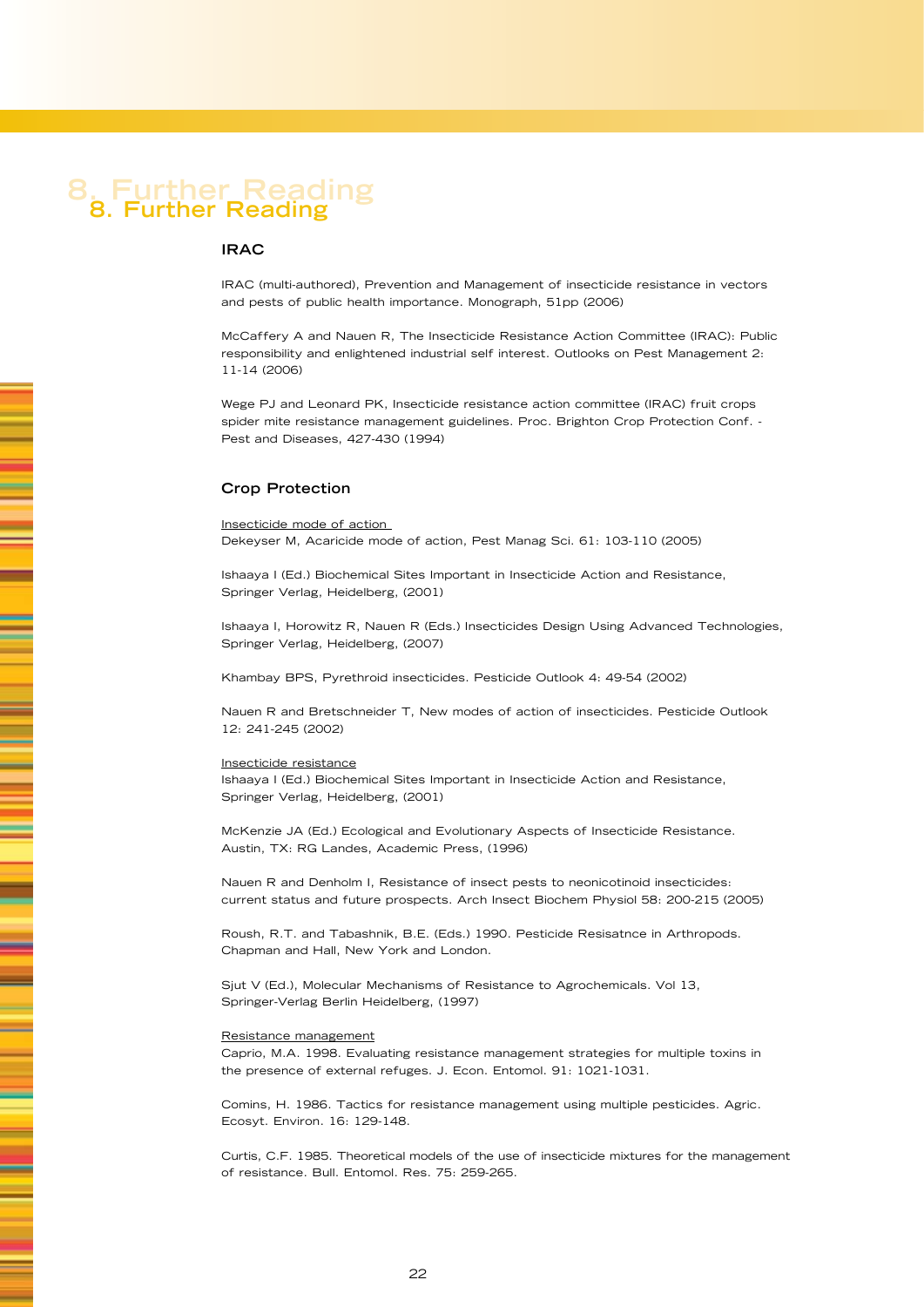Denholm I, Pickett JA, Devonshire AL (Eds.), Insecticide Resistance: From Mechanisms to Management. CABI Publishing, Wallingford, UK (1999)

Georghiou GP, Saito T (Eds.) Pest Resistance to Pesticides. Plenum Press, New York and London, (1983)

Hemingway J, Penilla PR, Rodriguez AD, James BM, Edge W, Rogers H, et al., Resistance management strategies in malaria vector mosquito control. A large-scale field trial in southern Mexico. Pestic Sci 51: 375-382 (1997)

Horowitz AR, Ishaaya I (Eds.), Insect Pest Management, Field and Protected Crops. Springer Verlag Berlin Heidelberg New York, (2004)

Mani, G.S. 1985. Evolution of resistance in the presence of two insecticides. Genetics 109: 761-783.

Roush RT, Designing resistance management programs: how can you choose? Pestic Sci 26: 423-441 (1989)

#### **Regulatory**

Anon. (2003) European and Mediterranean Plant Protection Organization Standard PP 1/213(2) Resistance Risk Analysis. Bull. OEPP/EPPO Bull. 33: 37-63.

Heimbach, U., Kral, G. and Niemann, P. EU regulatory aspects of resistance risk assessment. Pest Manag. Sci. 58: 935-938.

Leonard, P.K. (1997) There has never been a better time or a greater need for resistance management. Pestic. Sci. 51: 387-390.

Leonard, P.K. and Dutton, R. (2002) What impact will EPPO's new resistance risk assessment guideline have on selection pressure in the European Union? Pest Manag. Sci. 58: 939-943.

McNamara, D.G. (2001) Resistance risk analysis. Bull. OEPP/EPPO Bull. 31: 363-365.

#### **Biotechnology**

#### General

Bates, S.L., Zhao, J.-Z., Roush, R.T. and Shelton, A.M. 2005. Insect resistance management in GM crops: Past, present and future. Nature Biotech. 23: 57-62.

Carozzi, N. and Koziel, M. (Eds.) 1997. Advances in insect control: The role of transgenic plants. Taylor and Francis, London and Bristol. PA, USA.

Metz, M. (Ed.) 2003. Bacillus thuringiensis: A cornerstone of modern agriculture. Food Products Press, Binghampton, NY, USA.

#### Mode of Action

Aronson, A.I. and Shai, Y. 2001. Why Bacillus thuringiensis insecticidal toxins are so effective: Unique features of their mode of action. 2001. FEMS Microbiol. Lett. 195: 1-8.

Bravo, A., Gomez, I., Conde, J., Munoz-Garay, C., Sanchez, J., Miranda, R., Zhuang, M., Gill, S.S. and Soberon, M. 2004. Oligomerization triggers binding of a Bacillus thuringiensis cry1Ab pore-forming toxin to aminopeptidase N receptor leading to insertion into membrane microdomains. Biochim. Biophys. Acta 1667: 38-46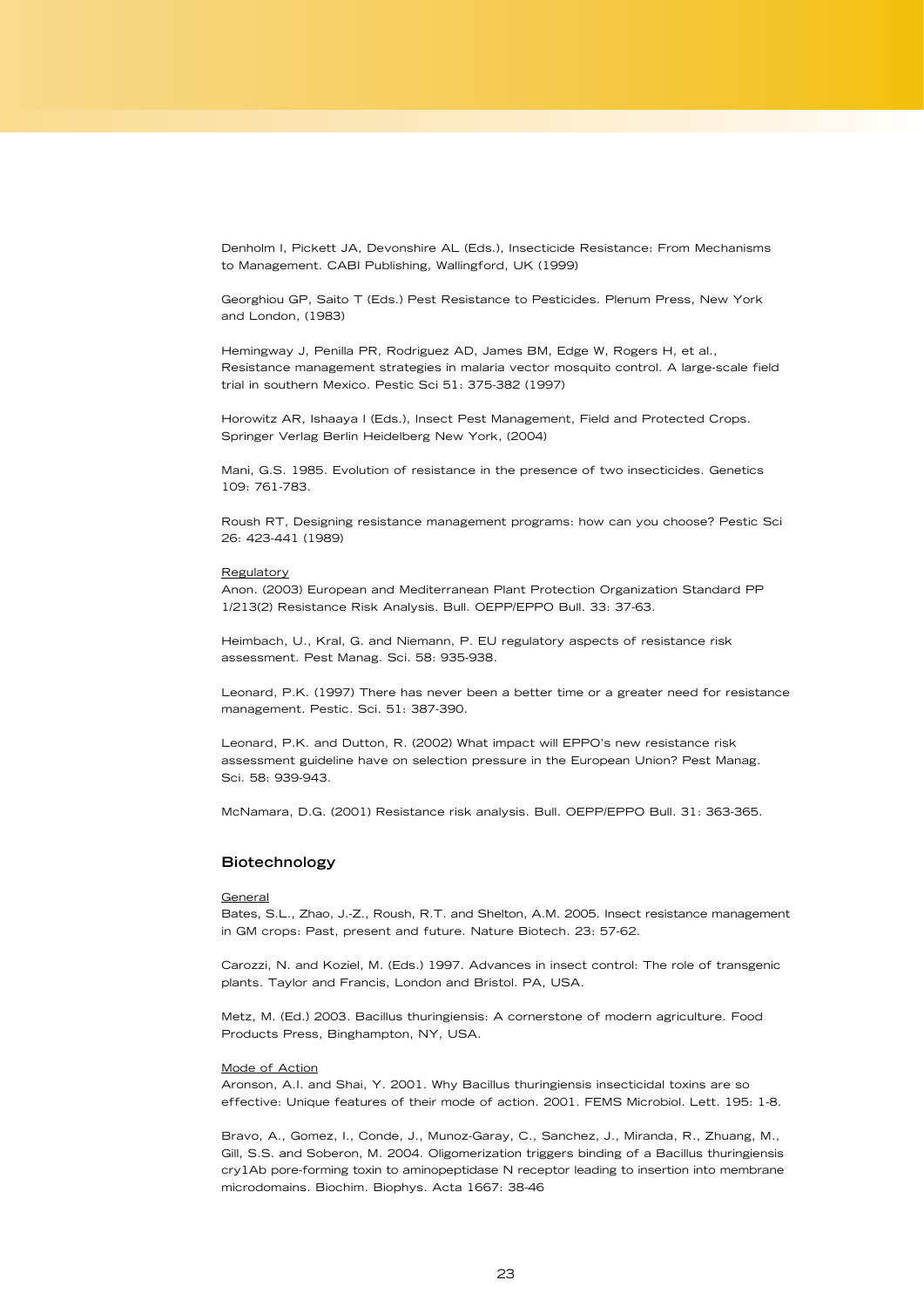Gill, S.S., Cowles, E.A. and Pietrantonio, P.V. 1992. The mode of action of Bacillus thuringiensis endotoxins. Annu. Rev. Entomol. 37: 615-636.

Schnepf, E., Crickmore, N., Van Rie, J., Lereclus, D., Baum, J., Feitelson, J., Zeigler, D.R. and Dean D.H. 1998. Bacillus thuringiensis and its pesticidal crystal proteins. Microbiol. Molec. Biol. Rev. 62: 775-806.

#### Mechanisms and genetics of resistance

Ferre. J. and Van Rie, J. 2002. Biochemistry and genetics of insect resistance to Bacillus thuringiensis. Annu. Rev. Entomol. 47: 501-533.

Griffitts, J.S. and Aroian, R.V. 2005. Many roads to resistance: How invertebrates adapt to Bt toxins. Bioessays 27:614-624.

Tabashnik, B.E., Liu, Y.-B., Malvar, T., Heckel, D.G., Masson, L. and Ferre, J. 1998. Insect resistance to Bacillus thuringiensis: uniform or diverse. Phil. Trans. R. Soc. Lond. B 353: 1751-1756.

#### Resistance Management

Gould, F. 1998. Sustainability of transgenic insecticidal cultivars: Integrating pest genetics and ecology. Ann. Rev. Entomol 15: 11-23.

Roush, R.T. 1997. Managing resistance to transgenic crops. In Advances in insect control: The role of transgenic plants. Eds: N. Carozzi and M. Zoziel. Taylor and Francis, London, pp 271-294.

Roush, R.T. 1998. Two-toxin strategies for management of insecticidal transgenic crops: Can pyramiding succeed where pesticide mixtures have not? Phil. Trans. R. Soc. Lond. B 353: 1777-1786.

Tabashnik, B.E. 1994. Delaying insect adaptation to transgenic crops: Seed mixtures and refugia reconsidered. Proc. R. Soc. Lond. B 255: 7-12.

Zhao, J.-Z., Cao, J., Li, Y., Collins, H.L., Roush, R.T., Earle, E.D. and Shelton, A.M. 2003. Transgenic plants expressing two Bacillus thuringiensis toxins delay insect resistance evolution. Nature Biotech. 21: 1493-1497.

#### **Public Health**

Hemingway J and Ranson H, Insecticide resistance in insect vectors of human disease. Ann Rev Entomol 45: 371-391 (2000)

Brogdon WG and McAllister JC, Insecticide resistance and vector control. Emerging Infectious Diseases 4: 605-613 (1998)

Liu N, Xu Q, Zhu F and Zhang L, Pyrethroid resistance in mosquitoes. Insect Science 13: 159-166 (2006)

Hemingway J, Hawkes NJ, McCarroll L and Ranson H, The molecular basis of insecticide resistance in mosquitoes. Insect Biochem Mol Biol 34: 653-665 (2004)

Weill M, Lutfalla G, Mogensen K, Chandre F, Berthomieu A, Berticat C, et al., Insecticide resistance in mosquito vectors. Nature 423: 137-138 (2003)

Enayati AA and Hemingway J, Pyrethroid insecticide resistance and treated bednets efficacy in malaria control. Pestic Biochem Physiol 84: 116-126 (2006)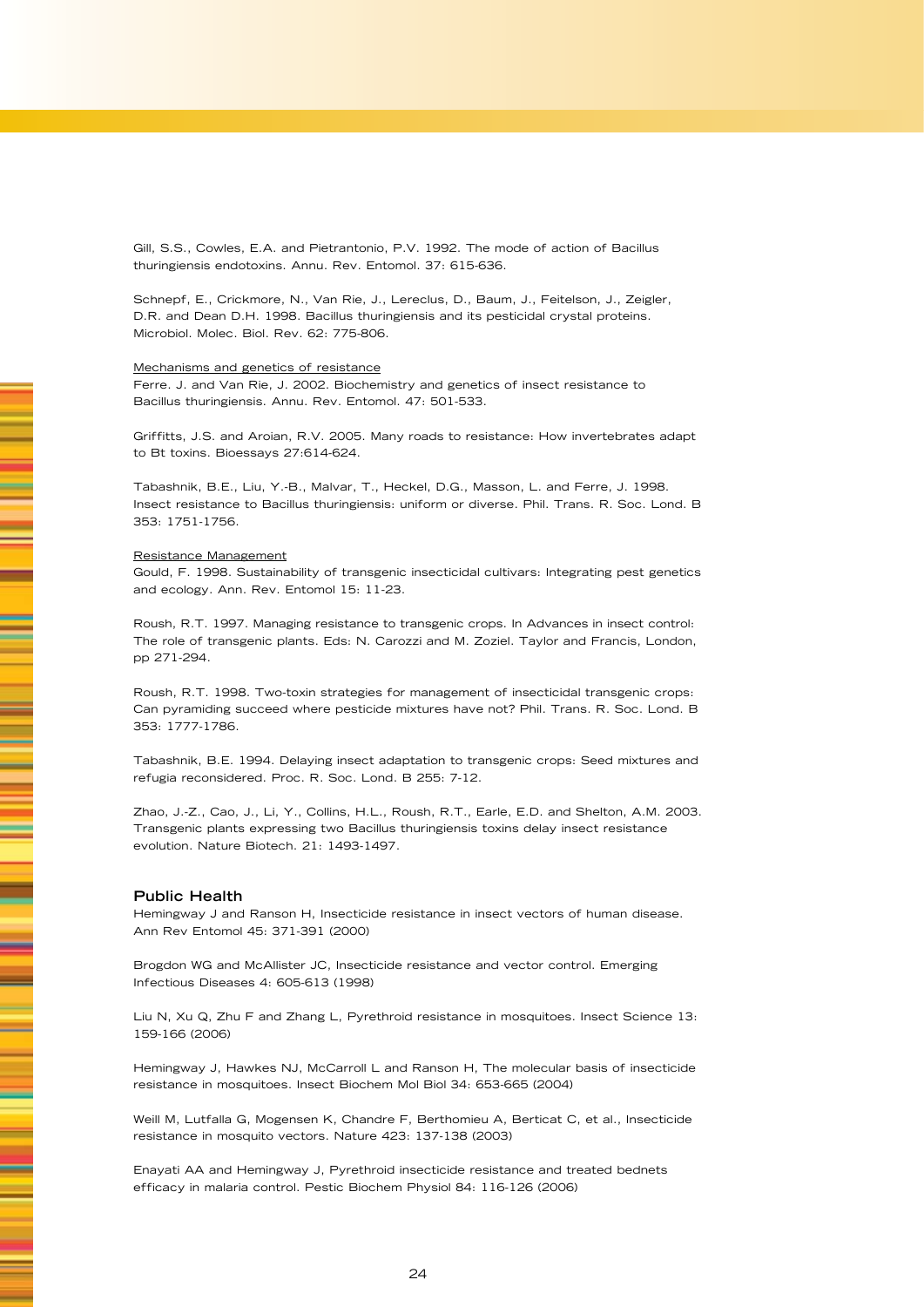Hemingway J, Beaty BJ, Rowland M, Scott TW and Sharp L, The Innovative Vector Control Consortium: improved control of mosquito-borne diseases. Trends in Parasitology 22: 308-312 (2006)

Cui F, Raymond M and Qiao C-L, Insecticide resistance in vector mosquitoes in China. Pest Manag Sci 62: 1013-1022 (2006)

Hemingway J, Penilla PR, Rodriguez AD, James BM, Edge W, Rogers H, et al., Resistance management strategies in malaria vector mosquito control. A large-scale field trial in southern Mexico. Pestic Sci 51: 375-382 (1997)

Zaim M and Guillet P, Alternative insecticides: an urgent need. Trends in Parasitology 18: 161-163 (2002)

David J-P, Strode C, Vontas J, Nikou D, Vaughan A, Pignatelli PM, et al., The Anopheles gambiae detoxification ship: A highly specific microarray to study metabolic-based insecticide resistance in malaria vectors. Proc Natl Acad Sci USA 102: 4080-4084 (2005)

Ranson H, Claudianos C, Ortelli F, Abgrall C, Hemingway J, Sharakhova MV, et al., Evolution of supergene families associated with insecticide resistance. Science (Washington) 298: 179-181 (2002)

Vontas J, Blass C, Koutsos AC, David J-P, Kafatos FC, Louis C, et al., Gene expression in insecticide resistant and susceptible Anopheles gambiae strains constitutively or after insecticide exposure. Insect Mol Biol 14: 509-516 (2005)

Coleman M, Sharp B, Seocharan I and Hemingway J, Developing an evidence-based decision support system for rational insecticide choice in the control of African malaria vectors. J Med Entomol 43: 663-668 (2006)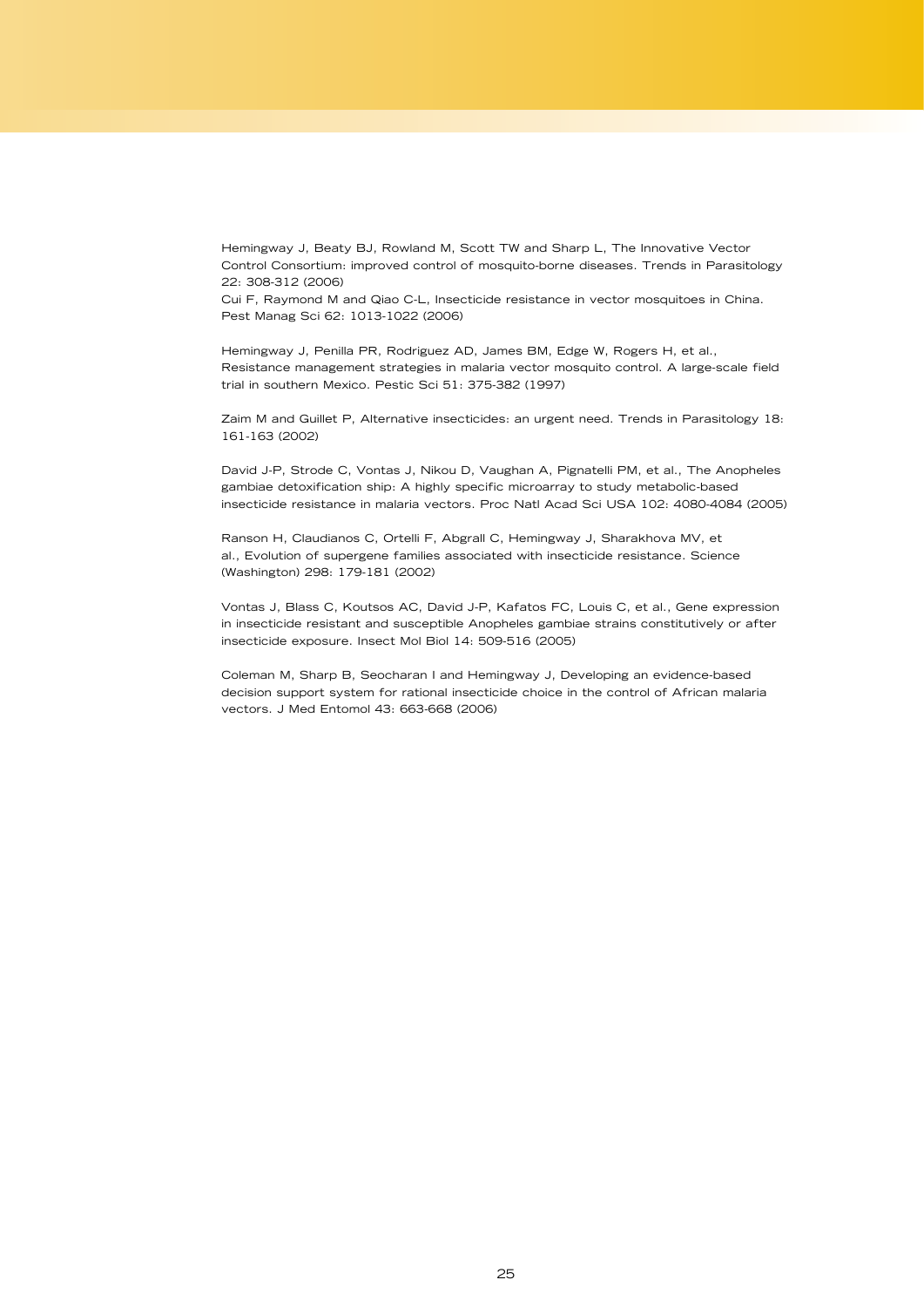![](_page_25_Picture_0.jpeg)

| $\alpha$ , $\alpha$ , $\alpha$ |
|--------------------------------|
|                                |
|                                |
|                                |
|                                |
|                                |
|                                |
|                                |
|                                |
|                                |
|                                |
|                                |
|                                |
|                                |
|                                |
|                                |
|                                |
|                                |
|                                |
|                                |
|                                |
|                                |
|                                |
|                                |
|                                |
|                                |
|                                |
|                                |
|                                |
|                                |
|                                |
|                                |
|                                |
|                                |
|                                |
|                                |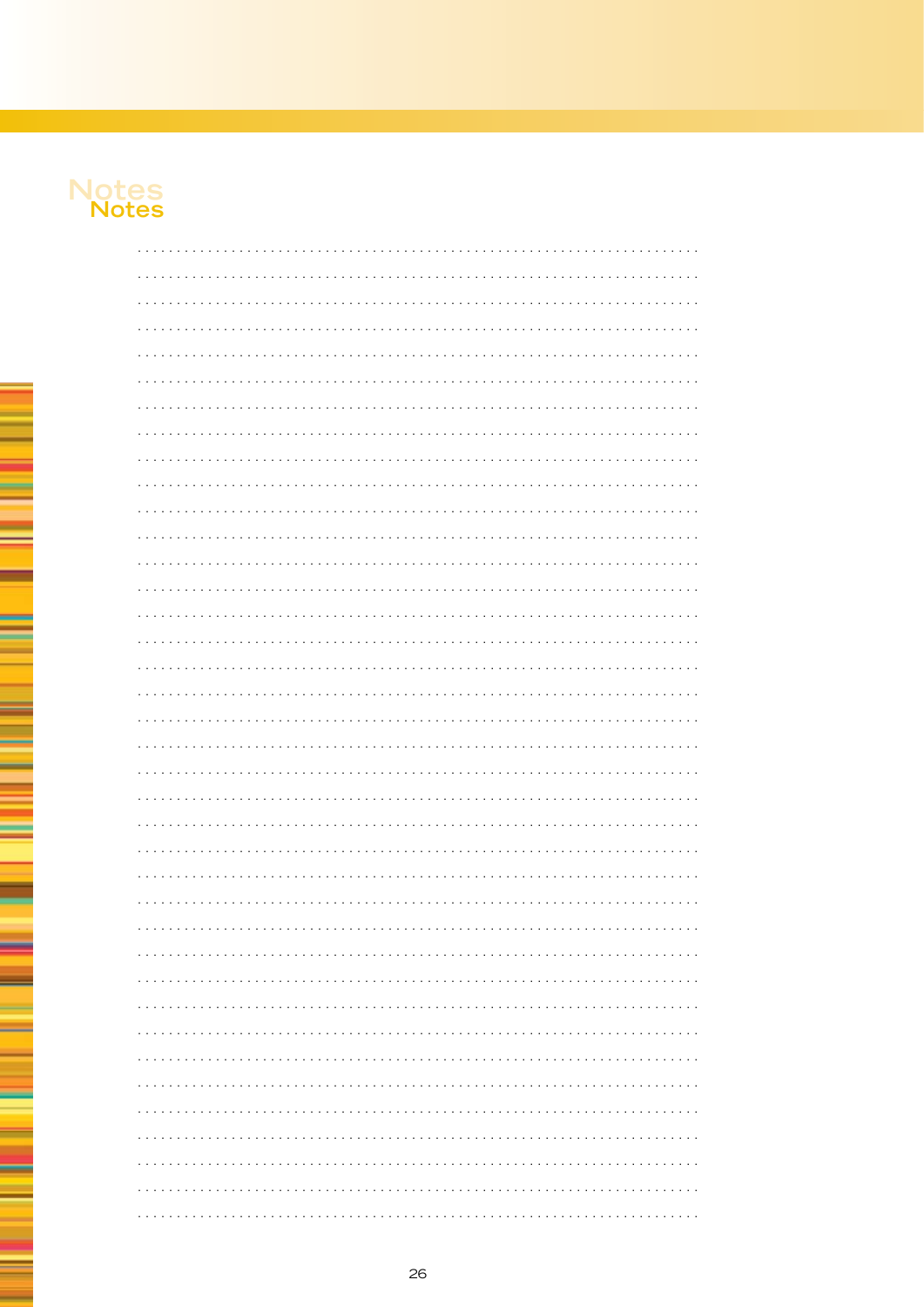-----═ <u> 2001 - Andrea San Andrew Maria (h. 1888).</u>